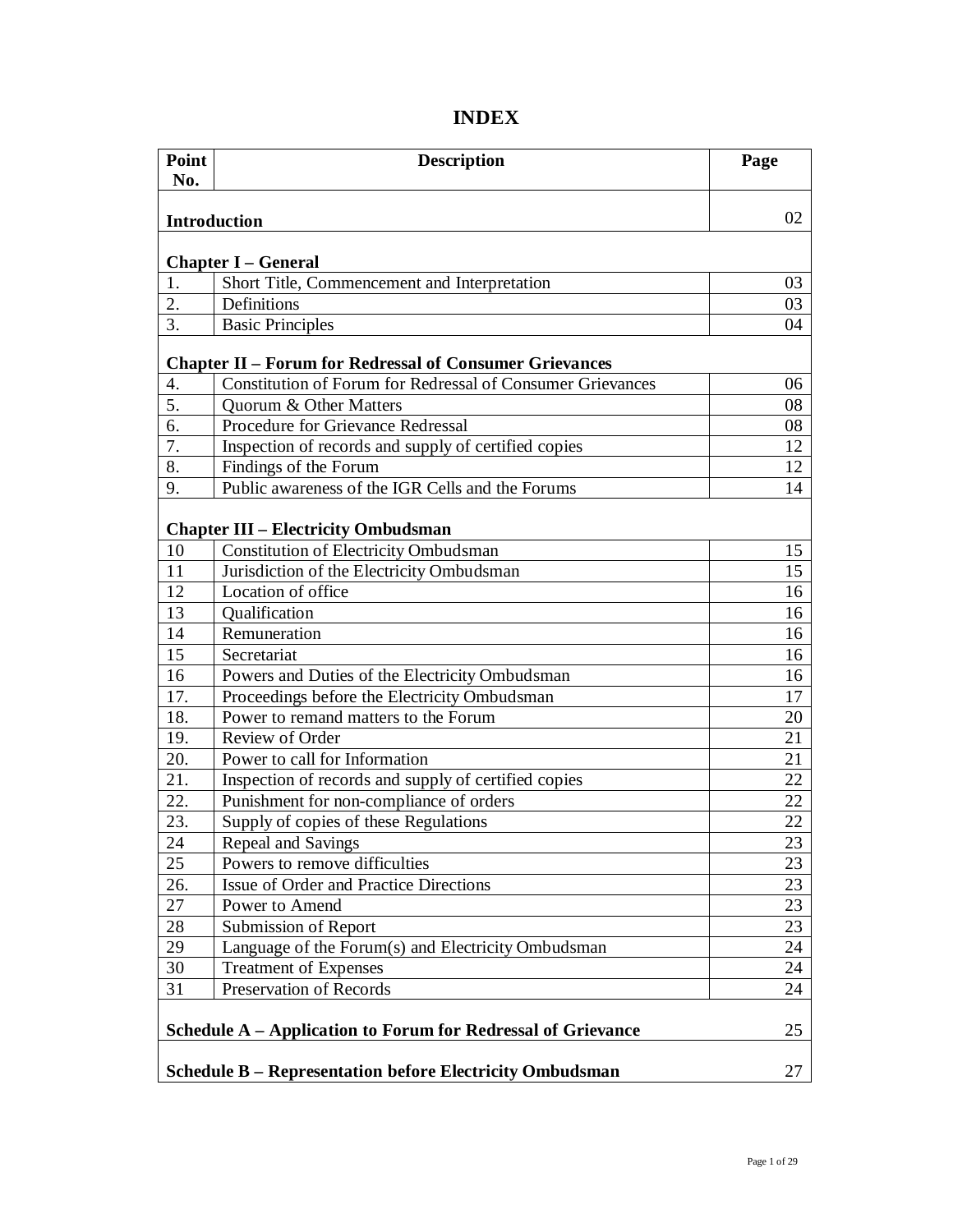#### **MAHARASHTRA ELECTRICITY REGULATORY COMMISSION, MUMBAI.**

## **Maharashtra Electricity Regulatory Commission (Consumer Grievance Redressal Forum & Electricity Ombudsman) Regulations, 2006**

#### **ELECTRICITY ACT, 2003**

#### **Introduction**

Whereas the Maharashtra Electricity Regulatory Commission, in exercise of powers conferred on it by sub-sections (r) and (s) of Section 181 read with sub-sections (5) to (7) of Section 42 of the Electricity Act, 2003 (36 of 2003) and all other powers enabling it in this behalf, had notified the "Maharashtra Electricity Regulatory Commission (Consumer Grievance Redressal Forum & Ombudsman) Regulations, 2003" in the Official Gazette dated  $10^{th}$  December, 2003.

And whereas the Maharashtra Electricity Regulatory Commission, in exercise of powers conferred on it by Regulation 22 of the said Regulations has evaluated the effectiveness of the "Maharashtra Electricity Regulatory Commission (Consumer Grievance Redressal Forum & Electricity Ombudsman) Regulations, 2003" based on experience so far and invited comments and suggestions from consumers, consumer representatives, distribution licensees and Forums established by them and the Ombudsman.

Now therefore the Maharashtra Electricity Regulatory Commission makes the following Regulations:

No. **MERC / LEGAL /116 of 2005/ 0822** - In exercise of the powers conferred on it by sub-sections (r) and (s) of Section 181 read with sub-sections (5) to (7) of Section 42 of the Electricity Act, 2003 (36 of 2003) and all other powers enabling it in this behalf, the Maharashtra Electricity Regulatory Commission hereby makes the following Regulations, providing guidelines to the Distribution Licensees in the State for establishing Forum(s) for redressal of grievances of consumers and for the appointment of the Electricity Ombudsman by the Commission, for making representation against non-redressal of grievances of consumers and the time and manner of settlement of grievances by the Electricity Ombudsman and for matters incidental and ancillary thereto, and further to supercede the "Maharashtra Electricity Regulatory Commission (Consumer Grievance Redressal Forum & Ombudsman) Regulations, 2003".-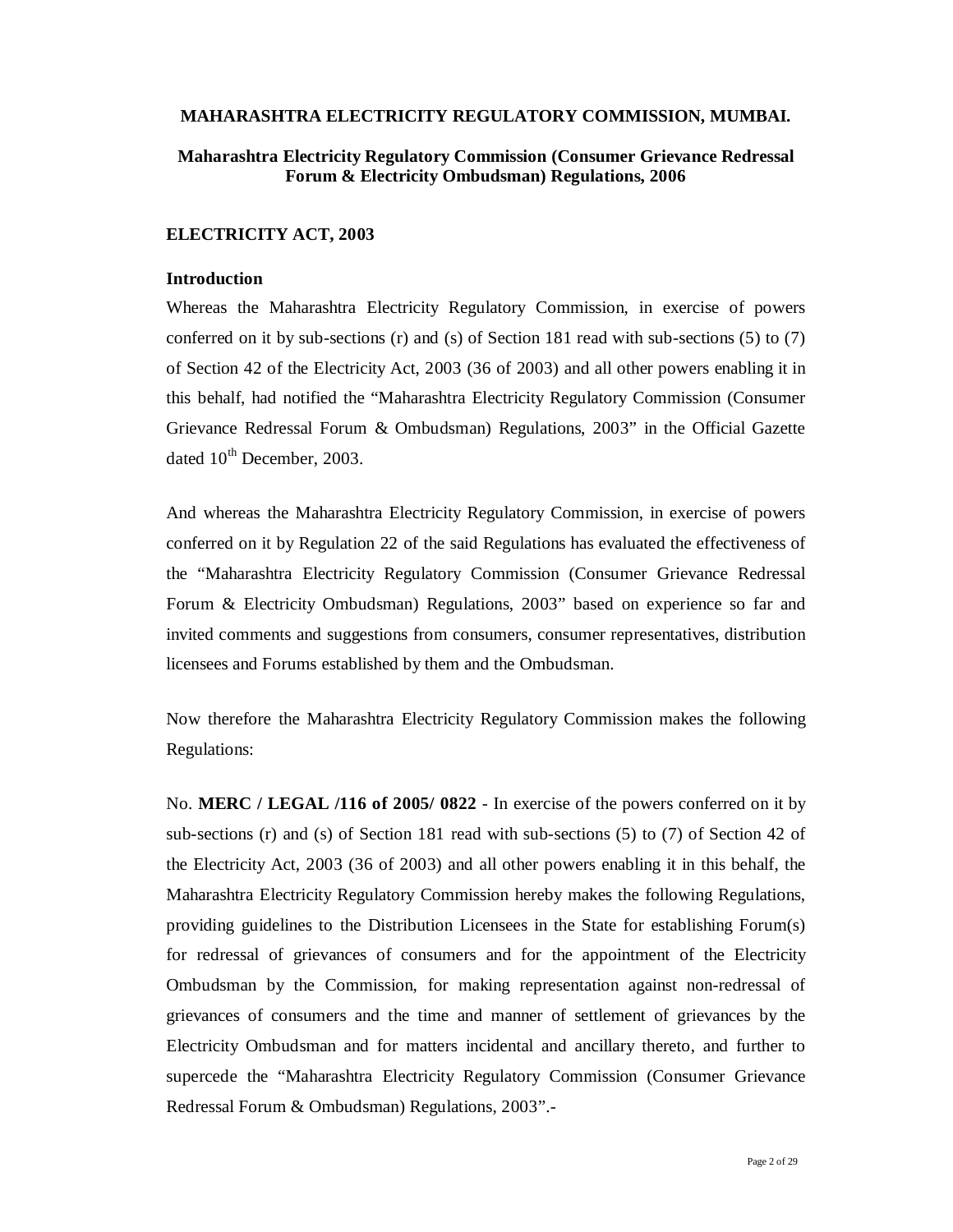# **Chapter I**

### **General**

### **1. Short Title, Commencement and Interpretation**

- 1.1 These Regulations may be called the "Maharashtra Electricity Regulatory Commission (Consumer Grievance Redressal Forum & Electricity Ombudsman) Regulations, 2006".
- 1.2 These Regulations extend to the whole of the State of Maharashtra.
- 1.3 These Regulations shall come into force from the date of its notification in the Official Gazette.
- 1.4 These Regulations shall be construed harmoniously with the standards of performance of Distribution Licensees and the Electricity Supply Code specified by the Commission under the provisions of clauses  $(x)$  and  $(za)$  of sub-section  $(2)$ of Section 181 of the Act. In case of any inconsistency with these Regulations, the standards of performance of Distribution Licensees and the Electricity Supply Code shall prevail.

## **2. Definitions**

- 2.1 In these Regulations, unless the context otherwise requires
	- (a) "**Act"** means the Electricity Act, 2003 (36 of 2003);
	- (b) "**Commission**" means the Maharashtra Electricity Regulatory Commission;
	- (c) "**Grievance**" means any fault, imperfection, shortcoming or inadequacy in the quality, nature and manner of performance which has been undertaken to be performed by a Distribution Licensee in pursuance of a licence, contract, agreement or under the Electricity Supply Code or in relation to standards of performance of Distribution Licensees as specified by the Commission and includes *inter alia* (a) safety of distribution system having potential of endangering of life or property, and (b) grievances in respect of non-compliance of any order of the Commission or any action to be taken in pursuance thereof which are within the jurisdiction of the Forum or Ombudsman, as the case may be.
	- (d) "**Internal Grievance Redressal Cell**" or "**IGR Cell**" means such first authority to be contacted by the consumer for redressal of his/her Grievance as notified by the Distribution Licensee;
	- (e) "**Forum**" means the forum for redressal of grievances of consumers required to be established by Distribution Licensees pursuant to sub-section (5) of Section 42 of the Act and these Regulations.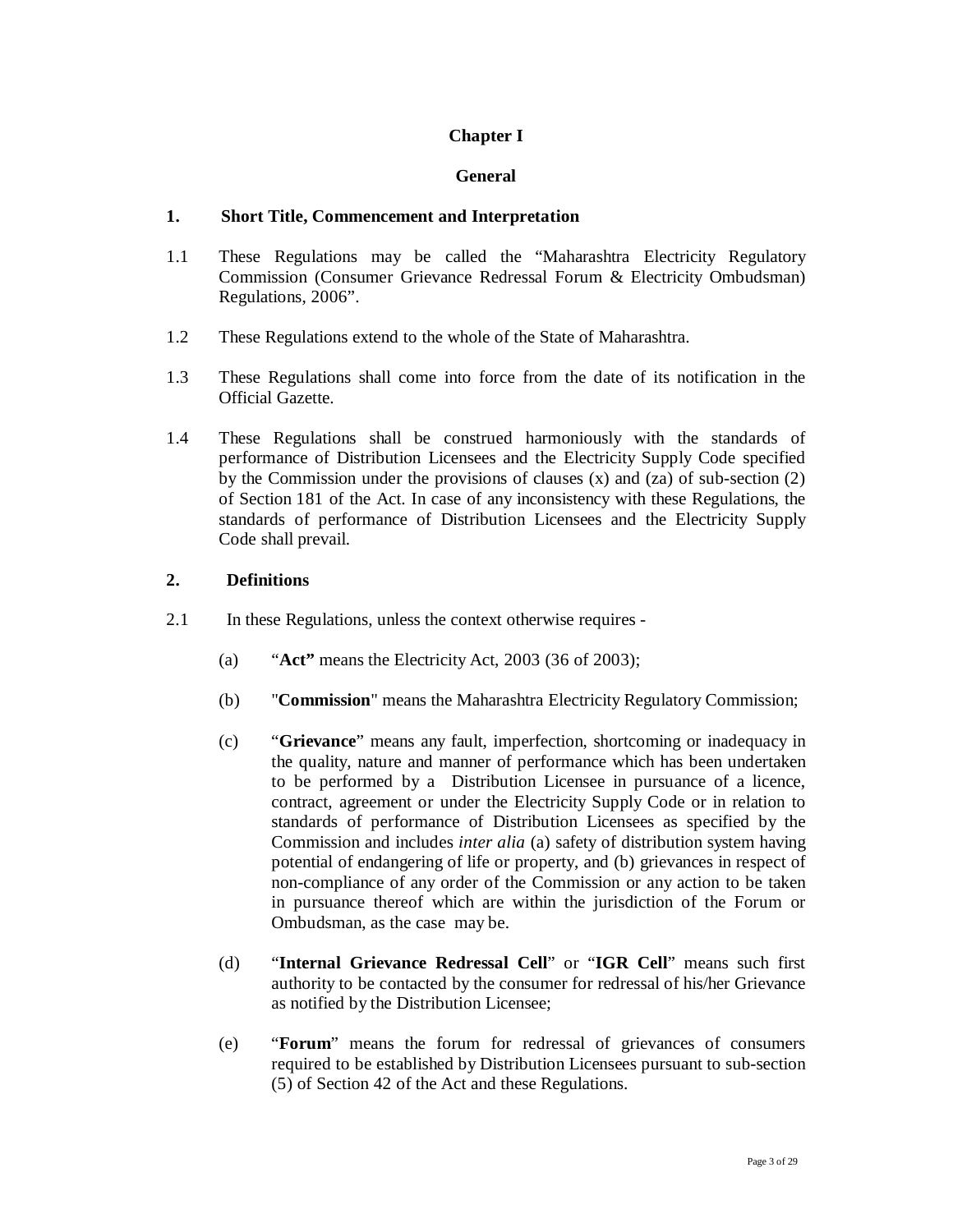- (f) "**Electricity Ombudsman**" means an authority appointed or designated by the Commission, in pursuance of sub-section (6) of Section 42 of the Act and these Regulations, to whom any consumer, who is aggrieved by nonredressal of his grievances by the Forum, may make a representation.
- (g) "**Nodal Officer**" shall mean an officer having knowledge and experience in distribution and supply of electricity and so designated by the Distribution Licensee to act as a nodal officer who shall not be below the rank of an executive engineer of the Board or officer of equivalent rank of any other Distribution Licensee.
- (h) "**Representation**" shall mean the representation made to the Electricity Ombudsman by the consumer in person or on behalf of such consumer who is aggrieved by non-redressal of his grievances by the Forum (including dismissal order) within the specified time and in accordance with these Regulations.

## **2.2 Interpretations**

Words and expressions used and not defined in these Regulations but defined in the Act shall have the meanings respectively assigned to them in the Act.

## **3. Basic Principles**

- 3.1 Every Distribution Licensee shall, within six months from the Appointed Date or date of grant of license, whichever is earlier, establish Forum(s) in accordance with these Regulations. Such Forum(s) shall follow the principles of natural justice, including, *inter alia,* the following:
	- (a) it shall protect the interest of consumers;
	- (b) it shall inform consumers of their rights;
	- (c) it shall facilitate and expedite the redressal of Grievances;
	- (d) it shall ensure that consumers can also have a remedy in the event of failure or delay on the part of the Distribution Licensee in redressing their Grievances.
- 3.2 A Distribution Licensee shall establish at least one (1) Forum in each distribution zone falling within its area of supply.

*Explanation* – for the purpose of this Regulation 3.2, the term "distribution zone" shall mean the geographical area falling within the jurisdiction of a zonal office of the successor entities of the Board as may be vested with the functions of distributing electricity pursuant to re-organisation of the Board. *Provided that* where the area of supply is the city of Greater Mumbai and adjoining areas, each Distribution Licensee shall have at least one (1) Forum for such area of supply. Subject to any guidelines that may be issued by the Commission, from time to time, the area of jurisdiction of the Forum shall be decided by the Distribution Licensee.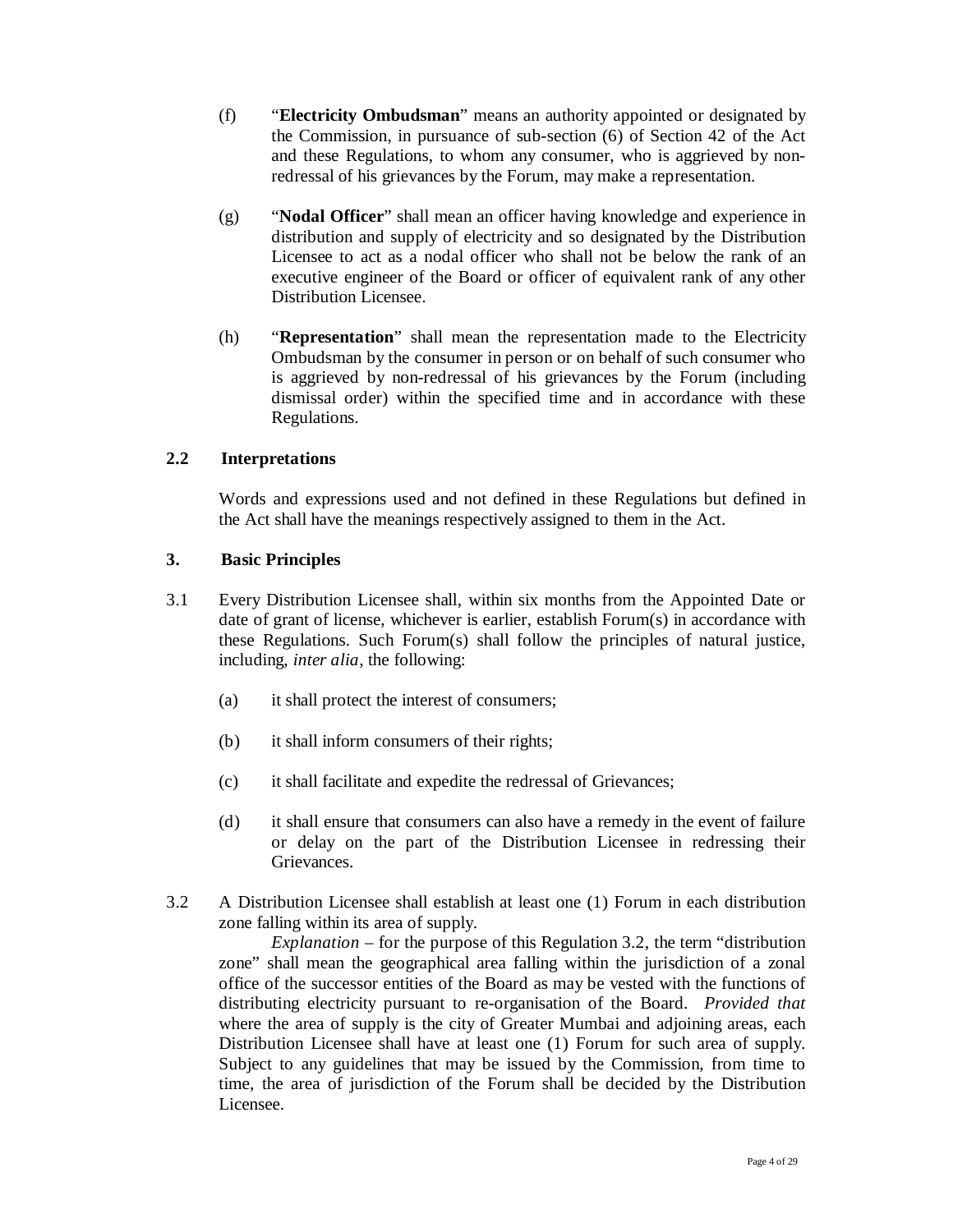- 3.3 Every Distribution Licensee shall -
- (a) publish its draft rules and procedures for redressal of Grievances and make the same available to public in English and Marathi at all cash collection centers and offices of the Distribution Licensee, *provided that*, the Distribution Licensee shall inform consumers through the bills raised on them regarding the availability of such draft rules and procedures;

*Provided that* the Commission may make model rules and procedures from time to time for providing guidance to the Distribution Licensees.

- (b) invite comments on such draft rules and procedures from its consumers to be submitted at the respective cash collection center or office of the Distribution Licensee; and
- (c) finalise such draft rules and procedures considering comments, if any, and publish and make them available as at (a) above.

*Provided that* the Distribution Licensee shall, if necessary, update and publish such rules and procedures referred to in sub-clause (c) at regular intervals which shall, in particular, include—

- *(i)* the objects of these Regulations;
- *(ii)* the postal and street address, the phone and fax number and, if available, electronic mail address of the IGR Cells and Forums;
- *(iii)* the manner and the form in which a Grievance may be made to the IGR Cells;
- *(iv)* the assistance available from and the duties of the IGR Cells under these Regulations;
- *(v)* the assistance available from the Forums;
- *(vi)* all remedies in law available regarding an act or failure to act in respect of a right or duty conferred or imposed on the Distribution Licensee by the Act or these Regulations, as the case may be, including the manner of filing an appeal to the Electricity Ombudsman;
- *(vii)* any additional rules, procedures or circulars made or issued by the Distribution Licensee in relation to these Regulations and in accordance with the Act.

*Provided further that* it shall be a constant endeavour of the Distribution Licensee to take steps in accordance with the requirements herein to provide as much information *suo motu* to the public at regular intervals through various means of communications, including internet, so that information is disseminated widely and in such form and manner which is easily accessible to the public.

*Explanation*.—For the purposes of Regulation 3.3, "disseminated" means making known or communicating the information to the public through notice boards, newspapers, public announcements, media broadcasts, the internet or any other means.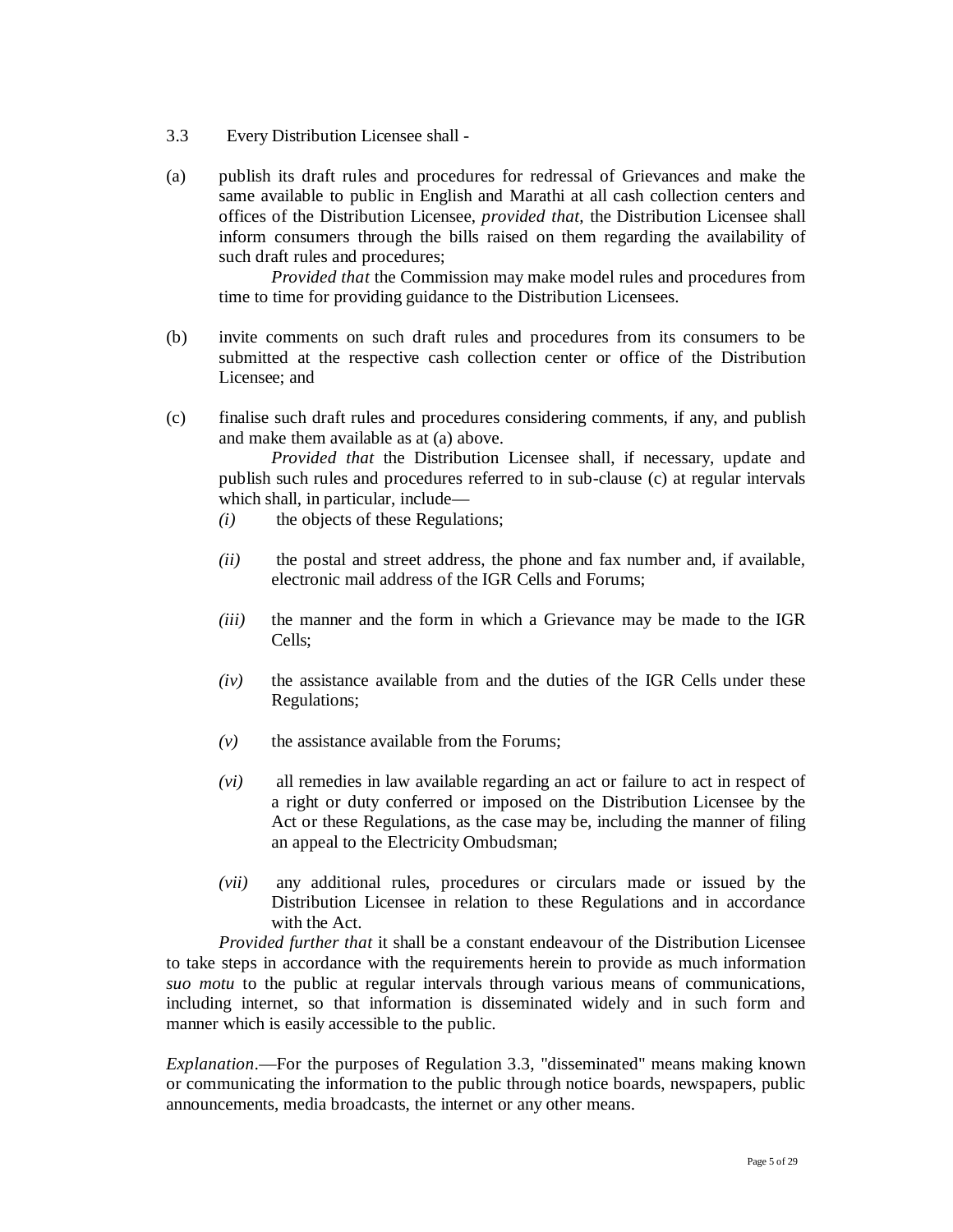## **Chapter II**

#### **Forum for Redressal of Consumer Grievances**

#### **4. Constitution of Forum For Redressal of Consumer Grievances**

- 4.1 Each Forum to be constituted by the Distribution Licensee shall consist of three members, who shall meet the following criteria:
	- (a) The Chairperson of the Forum shall be a retired senior judicial officer; or a retired civil servant not below the rank of a Collector; or a retired Principal of a reputed Engineering college; or a retired Professor of the Electrical Engineering Department of a reputed institute; or a retired senior electrical engineer of the Government.

*Provided that* the Chairperson shall preferably have working knowledge of the vernacular language of the State of Maharashtra.

- (b) One member shall be a person not below the rank of an executive engineer of the Board or a person of equivalent rank of any other Distribution Licensee.
- (c) One member shall be a representative of a registered voluntary consumer protection organization of the area, working preferably for at least five (5) years on matters concerning consumer grievances.

*Provided that* the Distribution Licensee shall, while appointing the member referred to in sub-clause (b), ensure that he/she is a person having knowledge and experience in distribution and supply of electricity.

*Provided that*, such member referred to in sub-clause (c), shall not have been in the employment in any capacity under, or agency of, the Distribution Licensee for a minimum period of three (3) years prior to being appointed as member of the Forum.

*Provided further that* in case the Distribution Licensee has less than one lac fifty thousand (1,50,000) consumers in its area of supply in the State of Maharashtra, the Forum may consist of a single member, who shall fulfill the eligibility criteria of sub-clause (a) above.

*Provided also that* where the Chairperson is absent from a sitting of the Forum, the technical member, who fulfills the eligibility criteria of sub-clause (b) above, shall be the Chairperson for such sitting.

- 4.2 The Distribution Licensee shall ensure that the post of a member in the Forum is not kept vacant for a period exceeding three (3) months.
- 4.3 Every member of the Forum shall hold office for a fixed term of three years provided that the tenure of a member may be extended by the Distribution Licensee for a further period not exceeding two (2) years subject to an overall age limit of sixty-seven (67) years.

*Provided that* a member of the Forum who is in the employment of the Distribution Licensee upon his transfer shall cease to be member of the Forum and the Distribution Licensee shall designate another officer as member of the Forum who shall comply with the eligibility criteria set out in sub-clause (b) of Regulation 4.1.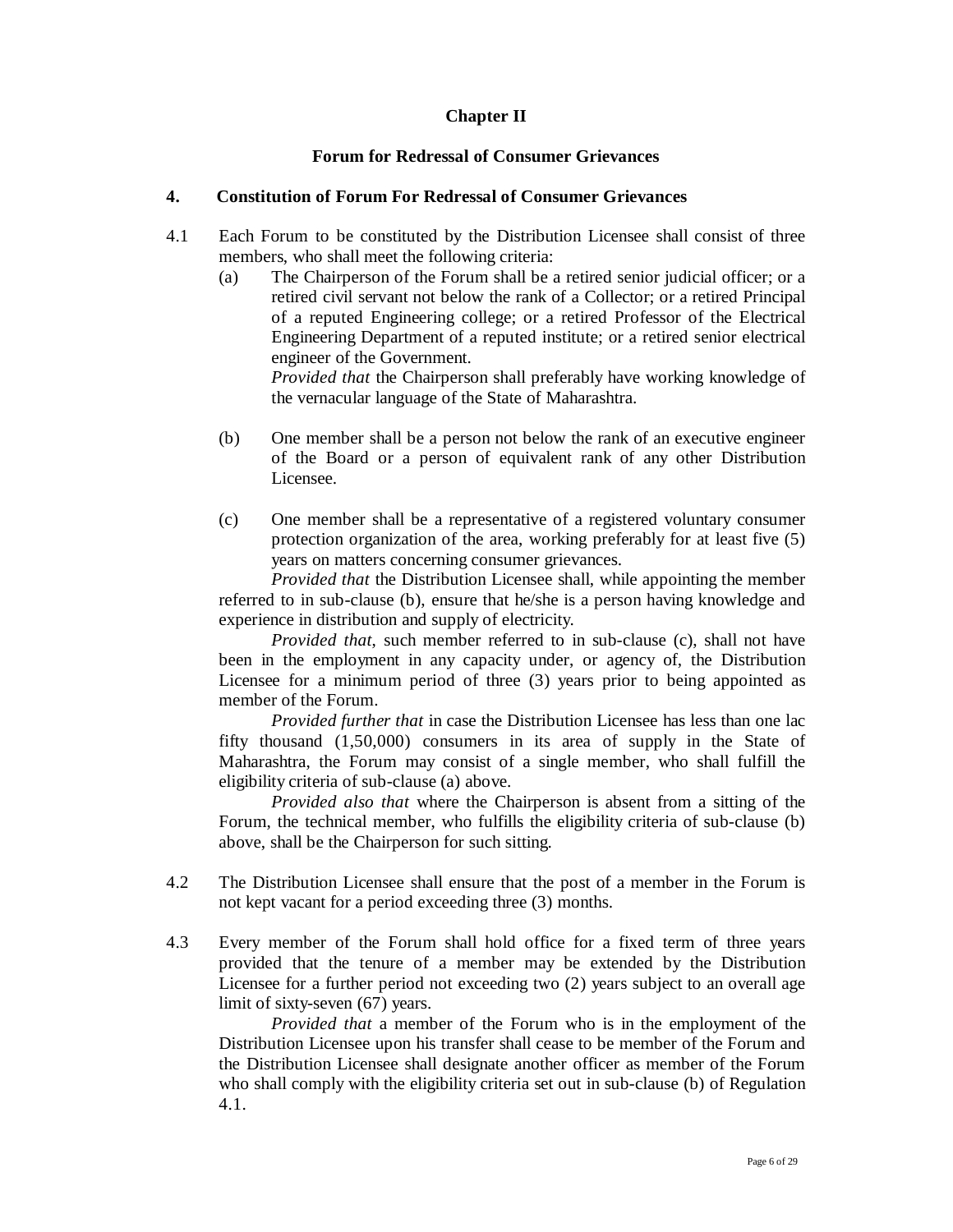- 4.4 (1) No person shall be appointed and/or be entitled to continue as a member if he stands disqualified on account of his :
	- (a) having been adjudged an insolvent;
	- (b) having been convicted of an offence which, in the opinion of the Distribution Licensee, involves moral turpitude;
	- (c) having become physically or mentally incapable of acting as such member;
	- (d) having acquired such financial or other interest as is likely to affect prejudicially his functions as a member;
	- (e) having so abused his position as to render his continuance in office prejudicial to public interest; or
	- (f) having been guilty of proved misbehaviour.
	- (2) An existing member shall be liable to be removed from his office forthwith on account of any of the aforesaid disqualifications arising or being discovered.

*Provided that* no member shall be removed from his office on any ground specified in the aforesaid clauses (d), (e) and (f) of Regulation 4.4 (1) unless the Distribution Licensee, has, on an independent inquiry held by it, in accordance with such procedure as directed by the Commission, reported to the Commission that such member ought, on such ground or grounds, be removed.

4.5 The sitting fees, honorarium and/or other allowances (collectively "Remuneration") payable to the members shall be such as may be decided by the Distribution Licensee.

*Provided that* the Remuneration and the other terms of office of the members shall not be varied to the disadvantage of the member after his appointment.

*Provided further that* the terms and conditions of service of a member of the Forum who is in the employment of the Distribution Licensee shall be governed by the terms and conditions of his employment with such Distribution Licensee.

- 4.6 (a) The office space, secretarial support and other facilities required by members of the Forum shall be provided by the Distribution Licensee including the numbers, nature and categories of staff as may be intimated by the Forum to the Distribution Licensee, for the efficient functioning of the Forum.
	- (b) The salaries and allowances payable to, and other terms and conditions of service of the staff required to assist the Forum in the discharge of its functions shall be on the terms and conditions as may be determined by the Distribution Licensee.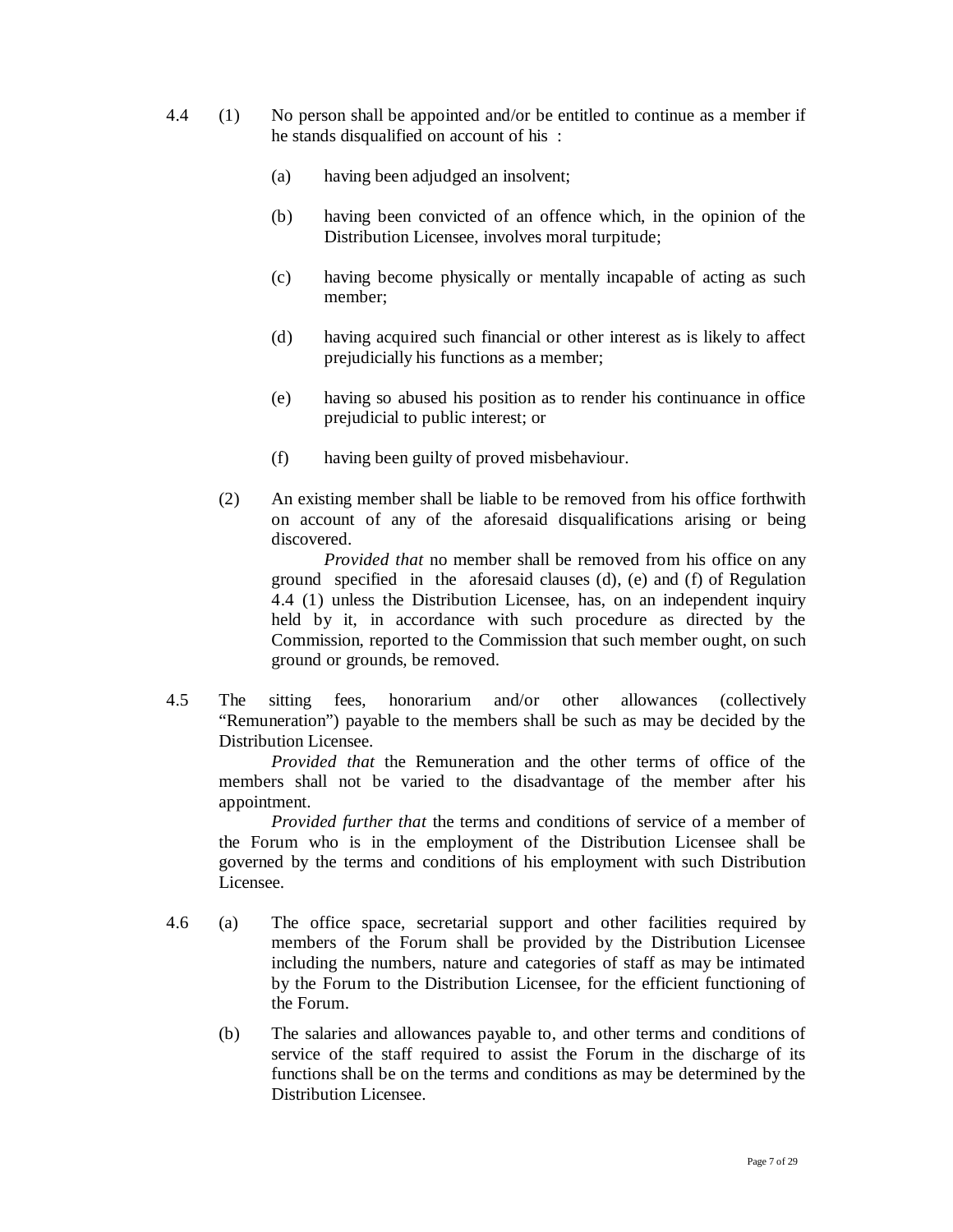4.7 Notwithstanding the foregoing provisions of Regulation 4 above, the terms and conditions of service of a member of the Forum who is in the employment of the Distribution Licensee shall be governed by the terms and conditions of his employment with such Distribution Licensee.

## **5. Quorum & other Matters**

5.1 The location and the timings of the office of the Forum shall be decided by the Distribution Licensee so as to provide convenient access to consumers. In order to expedite disposal of Grievances, the Forum may also hold sittings at such places within its area of jurisdiction as may be considered necessary and proper by the Forum.

*Provided that* the Forum shall hold such number of sittings in a month so as to complete the enquiry as expeditiously as possible and to pass appropriate order within a maximum period of two (2) months from the date of receipt of the Grievance by the Forum.

5.2 Except where the Forum consists of a single member, the quorum of the Forum shall be two members. In the event a quorum is not present, the Forum shall be adjourned to the next working day. If at the adjourned meeting also, a quorum is not present, the member present shall be the quorum.

### **6. Procedure for Grievance Redressal**

6.1 The Distribution Licensee shall have an Internal Grievance Redressal Cell to record and redress Grievances in a timely manner. The IGR Cell of the Distribution Licensee shall have office(s) in each revenue district in the area of supply.

*Provided that* where the area of supply is the city of Greater Mumbai and adjoining areas, the IGR Cell of the Distribution Licensee shall have at least one (1) office for the area of supply. The Distribution Licensee shall endeavour to redress Grievances through its IGR Cell.

6.2 A consumer with a Grievance may intimate the IGR Cell of such Grievance in the form and manner and within the time frame as stipulated by the Distribution Licensee in its rules and procedures for redressal of Grievances.

*Provided that* where such Grievance cannot be made in writing, the IGR Cell shall render all reasonable assistance to the person making the Grievance orally to reduce the same in writing.

*Provided also that* the intimation given to officials (who are not part of the IGR Cell) to whom consumers approach due to lack of general awareness of the IGR Cell established by the Distribution Licensee or the procedure for approaching it, shall be deemed to be the intimation for the purposes of these Regulations unless such officials forthwith direct the consumer to the IGR Cell.

6.3 (a) The office of the IGR Cell shall issue acknowledgement of the receipt of the Grievance to the consumer within five (5) working days from the date of receipt of a Grievance. Where the Grievance has been submitted in person, the acknowledgement shall be provided at the time of submission.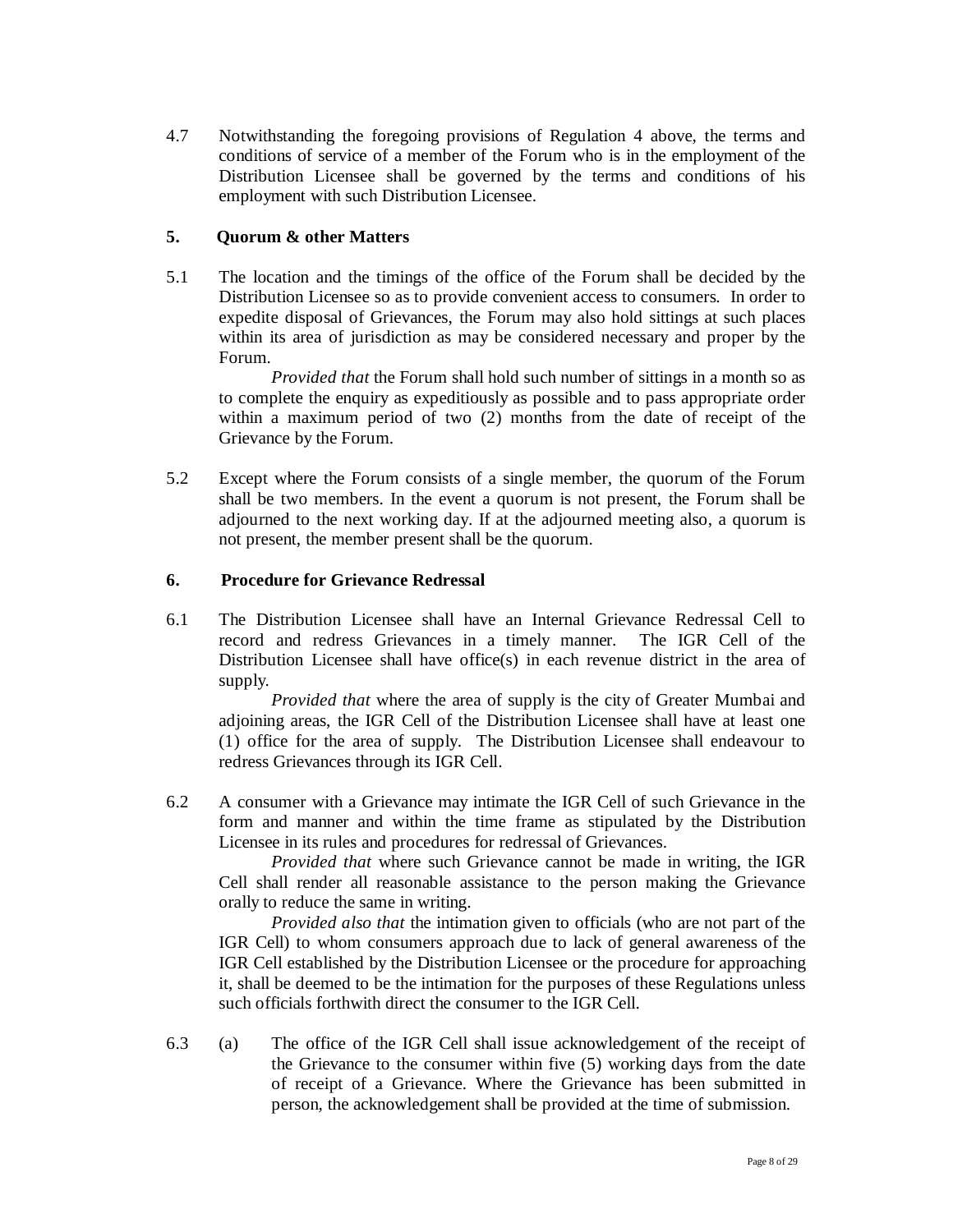*Provided that* where the Grievance is submitted by email to the IGR Cell acknowledgement of the receipt of the Grievance to the consumer shall be provided by return email as promptly as possible.

*Provided further that* the IGR Cells shall keep such electronic records in hard form for ease of retrieval.

*Provided further that* where the Grievance is submitted by email hard copies of the same shall be submitted forthwith separately to the IGR Cell.

- (b) Notwithstanding sub-clause (a), the written acknowledgement of receipt of grievance provided by officials (who are not part of the IGR Cell) shall be deemed to be the acknowledgement for the purposes of these Regulations.
- 6.4 Unless a shorter period is provided in the Act, in the event that a consumer is not satisfied with the remedy provided by the IGR Cell to his Grievance within a period of two (2) months from the date of intimation or where no remedy has been provided within such period, the consumer may submit the Grievance to the Forum. The Distribution Licensee shall, within the said period of two (2) months, send a written reply to the consumer stating the action it has taken or proposes to take for redressing the Grievance.
- 6.5 Notwithstanding Regulation 6.4, a Grievance maybe entertained before the expiry of the period specified therein, if the consumer satisfies the Forum that *prima facie* the Distribution Licensee has threatened or is likely to remove or disconnect the electricity connection, and has or is likely to contravene any of the provisions of the Act or any rules and regulations made thereunder or any order of the Commission, *provided that,* the Forum or Electricity Ombudsman, as the case may be, has jurisdiction on such matters.

 *Provided further* that no such Grievance shall be entertained, before the expiry of the period specified in Regulation 6.4, unless the Forum records its reasons for the same.

- 6.6 The Forum shall not admit any Grievance unless it is filed within two (2) years from the date on which the cause of action has arisen.
- 6.7 The Forum shall not entertain a Grievance:
	- (a) unless the consumer has complied with the procedure under Regulation 6.2 and has submitted his Grievance in the specified form, to the Forum;
	- (b) unless the consumer is aggrieved on account of his Grievance being not redressed by the IGR Cell within the period set out in these Regulations;
	- (c) unless the Forum is satisfied that the Grievance is not in respect of the same subject matter that has been settled by the Forum in any previous proceedings; and
	- (d) where a representation by the consumer, in respect of the same Grievance, is pending in any proceedings before any court, tribunal or arbitrator or any other authority, or a decree or award or a final order has already been passed by any such court, tribunal, arbitrator or authority.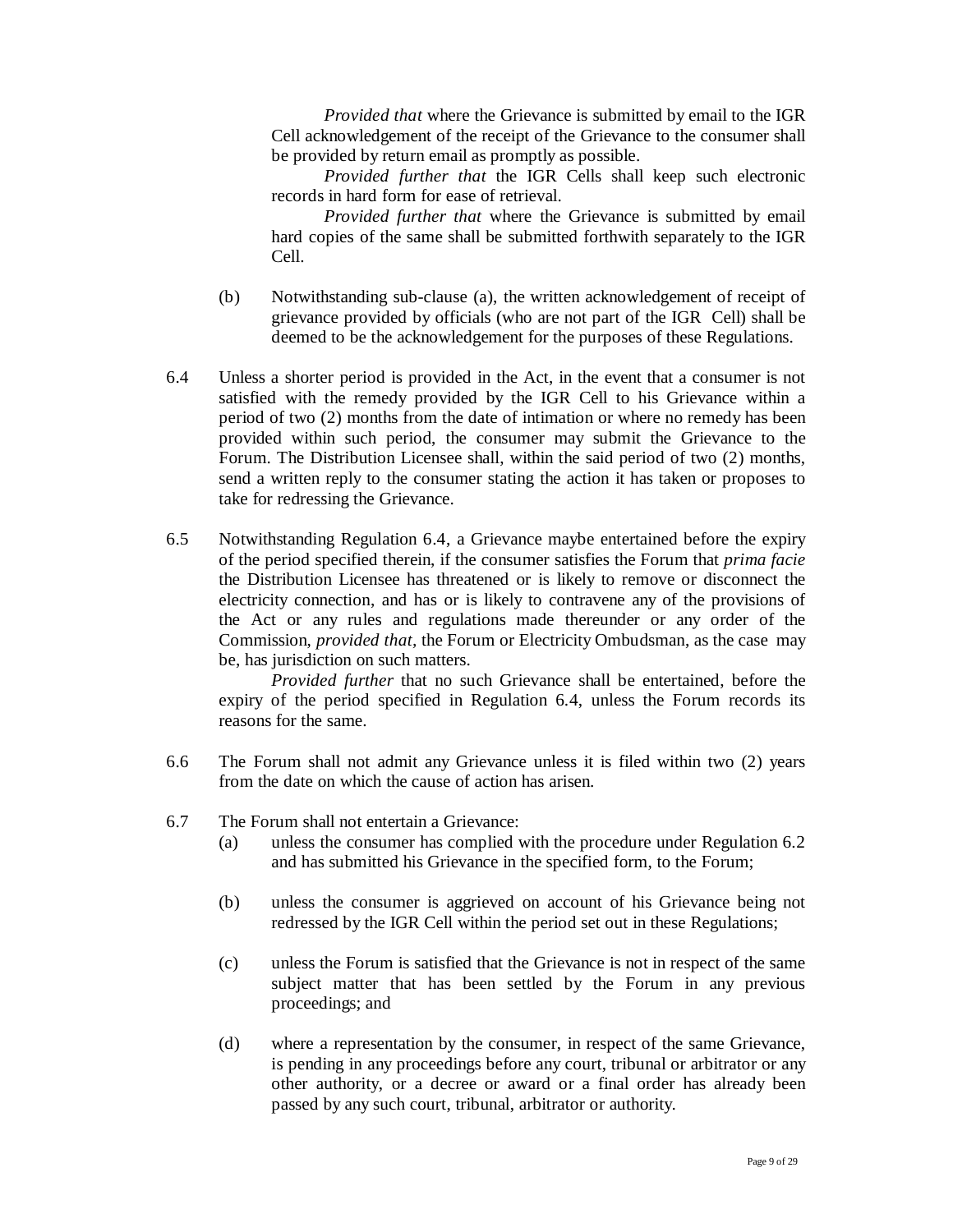- 6.8 If the Forum is *prima facie* of the view that any Grievance referred to it falls within the purview of any of the following provisions of the Act the same shall be excluded from the jurisdiction of the Forum:
	- (a) unauthorized use of electricity as provided under section 126 of the Act;
	- $\left(2\right)$  offences and penalties as provided under sections 135 to 139 of the Act;
	- (c) accident in the distribution, supply or use of electricity as provided under section 161 of the Act; and
	- (d) recovery of arrears where the bill amount is not disputed.
- 6.9 The Forum may reject the Grievance at any stage if it appears to it that the Grievance is:
	- (a) frivolous, vexatious, malafide;
	- (b) without any sufficient cause;
	- (c) there is no prima facie loss or damage or inconvenience caused to the consumer;

*Provided that* no Grievance shall be rejected in respect of subclauses (a), (b) and (c) unless the applicant has been given an opportunity of being heard.

6.10 Every Grievance must be submitted in writing to the Forum in the format set out in **Schedule A** to these Regulations.

*Provided that* where such Grievance cannot be made in writing, the Forum shall render all reasonable assistance to the person making the Grievance orally to reduce the same in writing and in filling up the format set out in Schedule A to these Regulations. The Grievance may also be lodged by registered post acknowledgement due, by speed post or by courier service or by any other means of transmission of documents (including FAX message).

*Provided further* that the Distribution Licensee shall, in its website, upload the format set out in **Schedule A** to these Regulations in word form so as to enable consumers, at their option, to submit their Grievance in electronic form.

*Provided further that* all enclosures to such Grievance submitted in electronic form shall be submitted in scanned form.

*Provided also that* submission of Grievance in electronic form shall be as per the rules and procedures of the Distribution Licensee as in force from time to time.

6.11 The Forum shall send an acknowledgement of receipt of Grievance to the consumer bearing a serial number and date within five (5) working days from the date of receipt of a Grievance. Where the Grievance has been submitted in person, the acknowledgement shall be provided at the time of submission.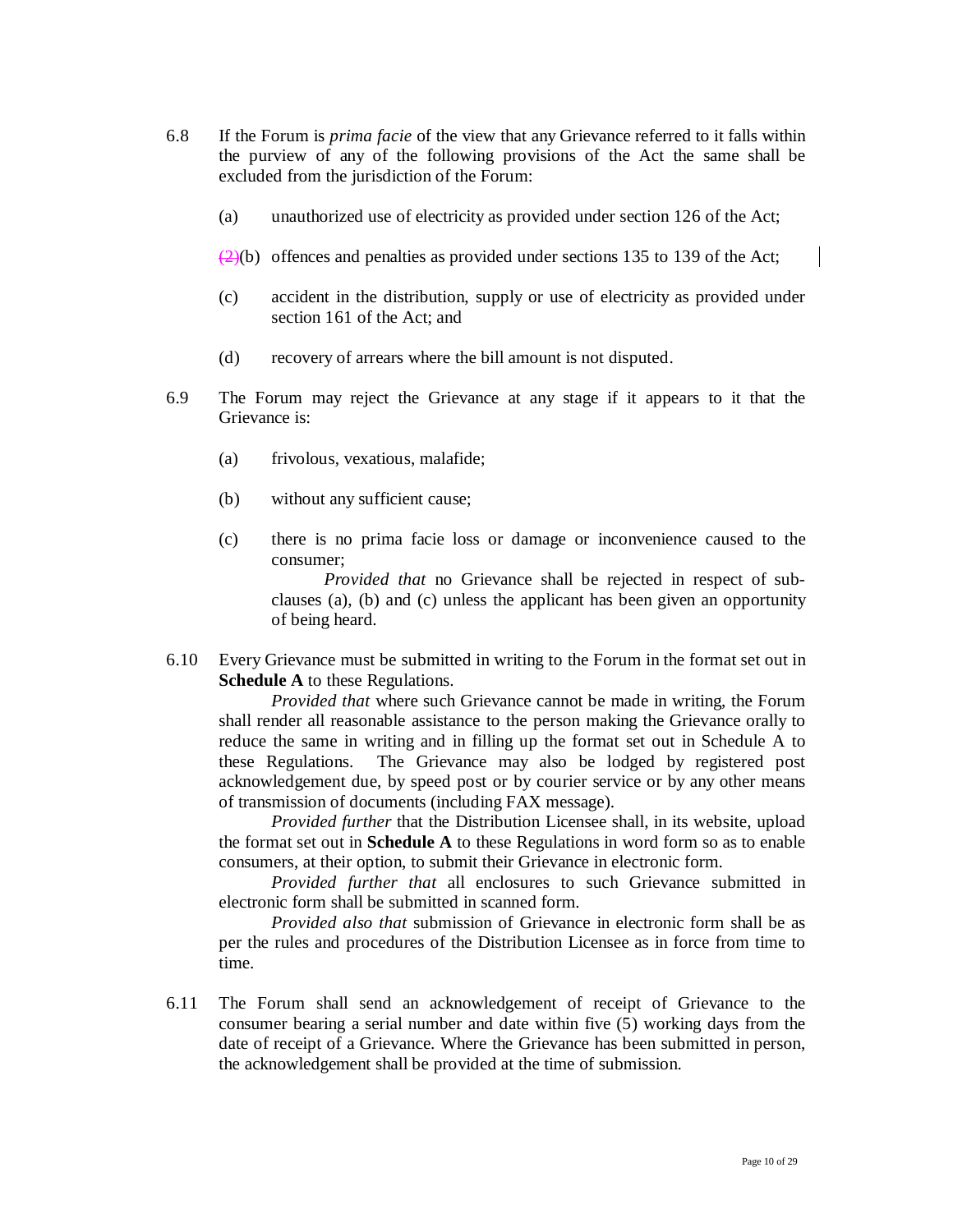*Provided that* where the Grievance is submitted by email to the Forum acknowledgement of the receipt of the Grievance to the consumer shall be provided by return email as promptly as possible.

*Provided further that* the Forum shall keep such electronic records in hard form for ease of retrieval.

 *Provided further that* where the Grievance is submitted by email hard copies of the same shall be submitted forthwith separately to the Forum.

- 6.12 A copy of the Grievance shall be forwarded forthwith by the Forum to the Nodal Officer designated by the Distribution Licensee for redressal or to file its reply to the Grievance. The Nodal Officer shall act as the co-ordinator for filing of reply, making submissions, providing issue-wise comments on the Grievance, submitting compliance status/reports, etc., before the Forum and / or the Electricity Ombudsman, as the case may be.
- 6.13 Within fifteen (15) days of intimation from the Forum or within such other time as it may direct, the Distribution Licensee shall furnish, to the Forum with a copy to the consumer, its issue-wise comments on the Grievance, failing which the Forum shall proceed on the basis of the material record available.
- 6.14 The Forum shall notify the Distribution Licensee and the applicant who has submitted the Grievance, the date of hearing of the Grievance in writing, giving sufficient advance notice.
- 6.15 A consumer, Distribution Licensee or any other person who is a party to any proceedings before the Forum may either appear in person or authorise any person other than an Advocate (within the meaning of the Advocates Act, 1961) to present his case before the Forum and to do all or any of the acts for the purpose.
- 6.16 Where any person who has been a party to the proceedings before the Forum fails to appear on the date of hearing as may be fixed in this behalf, the Forum may decide the Grievance *ex-parte*. *Provided that* no adjournment shall be ordinarily granted by the Forum unless sufficient cause is shown and the reasons for the grant of adjournment have been recorded in writing by the Forum.
- 6.17 (a) The Forum shall be entitled to call for any record and / or require attendance of any person to facilitate and expedite the disposal of the Grievance. The Forum shall also be entitled to direct the Distribution Licensee to undertake an inspection.
	- (b) Notwithstanding sub-clause (a), the Forum may engage a third party to undertake such inspection with regard to the Grievance, as may be required for the expeditious redressal of the Grievance.

*Provided that* the Forum shall record the reasons in writing requiring the engagement of third party to undertake such inspection.

(c) The expenses of such inspection to be undertaken by third party as referred to in sub-clause (b) shall be borne by the Distribution Licensee and to the extent reasonable and justifiable such expenses shall be allowed in the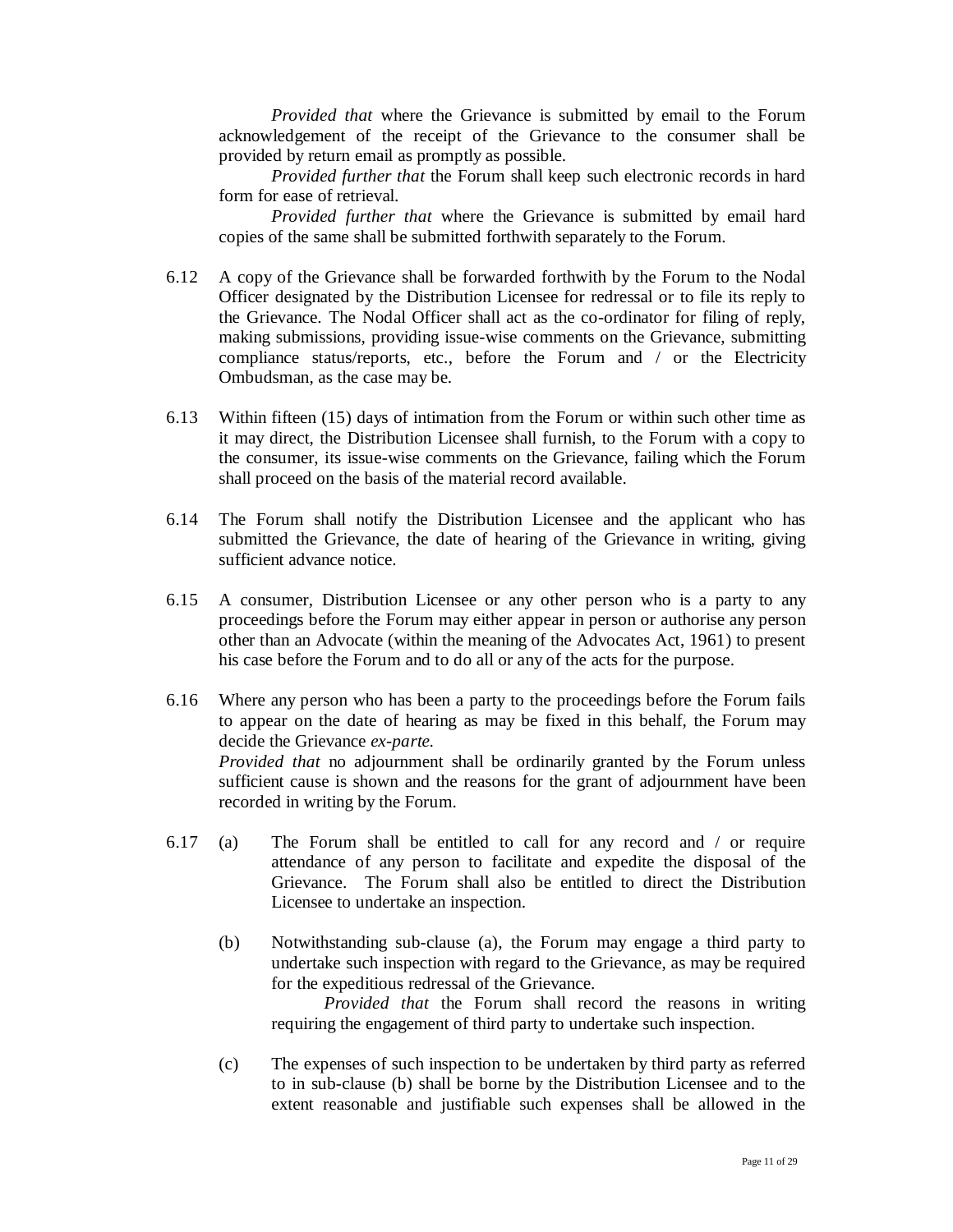determination of tariff in accordance with the terms and conditions of tariff as specified by the Commission.

6.18 After considering the Grievance submitted by the consumer, issue-wise comments on the Grievance submitted by the Distribution Licensee, all other records available, the Forum shall complete the enquiry as expeditiously as possible and every endeavour shall be made by the Forum to pass appropriate order, on the Grievance for its redressal within a maximum period of two (2) months from the date of receipt of the Grievance by the Forum.

*Provided that* the Forum shall issue such directions as it may deem necessary for redressal of the Grievance within stipulated time frames.

*Provided further that* if the Order of the Forum is passed after the completion of the said period of two (2) months, the Forum shall record in writing reasons for the same.

- 6.19 The Forum shall not be bound by the Code of Civil Procedure, 1908 (5 of 1908) or the Indian Evidence Act, 1872 (1 of 1872) as in force from time to time.
- 6.20 (a) Notwithstanding anything to the contrary contained above, the Forum may initiate any proceedings *suo motu,* and give such orders and directions as may be deemed necessary, including, *inter alia,* for service of notices to the affected parties and invite reply on the issues involved in the proceedings in such form as the Forum may direct.

 (b) While issuing the notice of inquiry or at any time thereafter, the Forum may, at its discretion designate any person whom the Forum considers appropriate to, -

 (i) present the case of a party which cannot afford to engage its representative, or

(ii) act as *amicus curiae* to assist the Forum in its proceedings.

### **7**. **Inspection of records and supply of certified copies**

7.1 Any Person shall be entitled to a copy of the orders of the Forum or take extracts therefrom, subject to payment of a cost, which shall not be more than the cost of photocopying and complying with other terms, which the Forum may direct.

*Provided that* an applicant making request for information shall not be required to give any reason for requesting the information or any other personal details except those that may be necessary for contacting him.

- 7.2 Notwithstanding anything contained in Regulation 7.1, there shall be no obligation to give to any Person,—
	- (a) information including commercial confidence, trade secrets or intellectual property, the disclosure of which would harm the competitive position of a third party, unless the Forum is satisfied that larger public interest warrants the disclosure of such information; or
	- (b) information which would impede the process of investigation or apprehension or prosecution of offenders.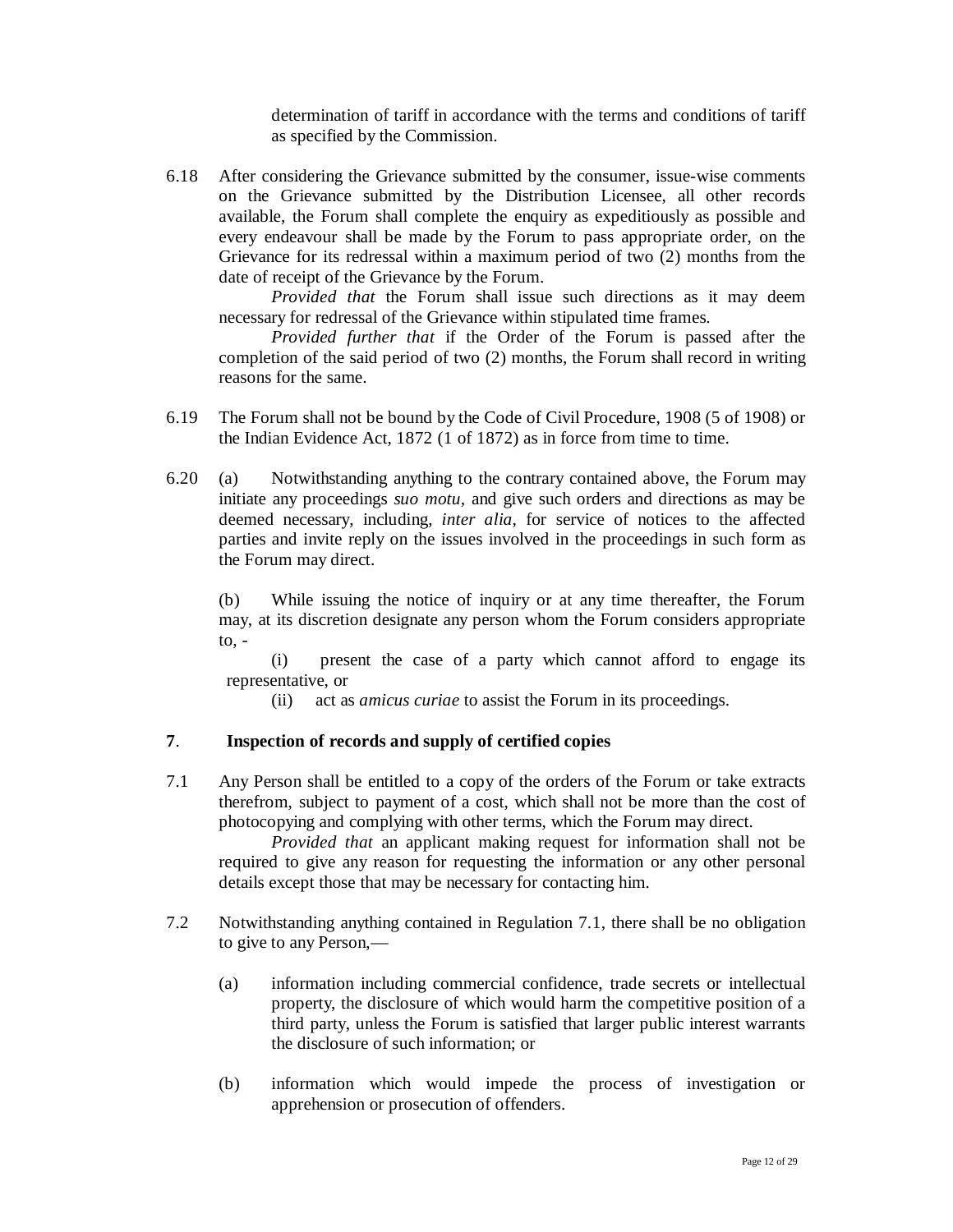### **8. Findings of the Forum**

- 8.1 On completion of the proceedings conducted under Regulation 6, except where the Forum consists of a single member, the Forum shall take a decision by a majority of votes of the members of the Forum and in the event of equality of votes, the Chairperson shall have the second and casting vote.
- 8.2 If, after the completion of the proceedings, the Forum is satisfied after voting under Regulation 8.1 that any of the allegations contained in the Grievance is correct, it shall issue an order to the Distribution Licensee directing it to do one or more of the following things in a time bound manner, namely-
	- (a) to remove the cause of Grievance in question;
	- (b) to return to the consumer the undue charges paid by the consumer;
	- (c) to pay such amount as may be awarded by it as compensation to the consumer for any loss or damage suffered by the consumer.

 *Provided however* that in no case shall any consumer be entitled to indirect, consequential, incidental, punitive, or exemplary damages, loss of profits or opportunity.

- (d) to pay such amount as compensation as specified by the Commission in the standards of performance of Distribution Licensees.
- (e) any other order, deemed appropriate in the facts and circumstances of the case.
- 8.3 Notwithstanding the provisions of Regulation 8.2, the Forum may pass such interim orders, at any stage during the disposal of the Grievance, on the request of the consumer as the Forum considers appropriate pending the final decision on the Grievance.

*Provided that* the Forum shall have the powers to pass such interim order in any proceeding, hearing or matter before it, as it may consider appropriate if the consumer satisfies the Forum that *prima facie* the Distribution Licensee has threatened or is likely to remove or disconnect the electricity connection, and has or is likely to contravene any of the provisions of the Act or any rules and regulations made thereunder or any order of the Commission, *provided that,* the Forum has jurisdiction on such matters.

*Provided further that,* except where it appears that the object of passing the interim order would be defeated by delay, no such interim order shall be passed unless the opposite party has been given an opportunity of being heard.

8.4 Every order made by the Forum shall be a reasoned order either in Marathi or English and signed by the members conducting the proceedings.

*Provided that* where the members differ on any point or points, the opinion of the majority shall be the order of the Forum. The opinion of the minority shall however be recorded and shall form part of the order.

Provided further that, along with every order, the Forum shall intimate the consumer of the contact details of the Electricity Ombudsman appointed or designated by the Commission under Regulation 10.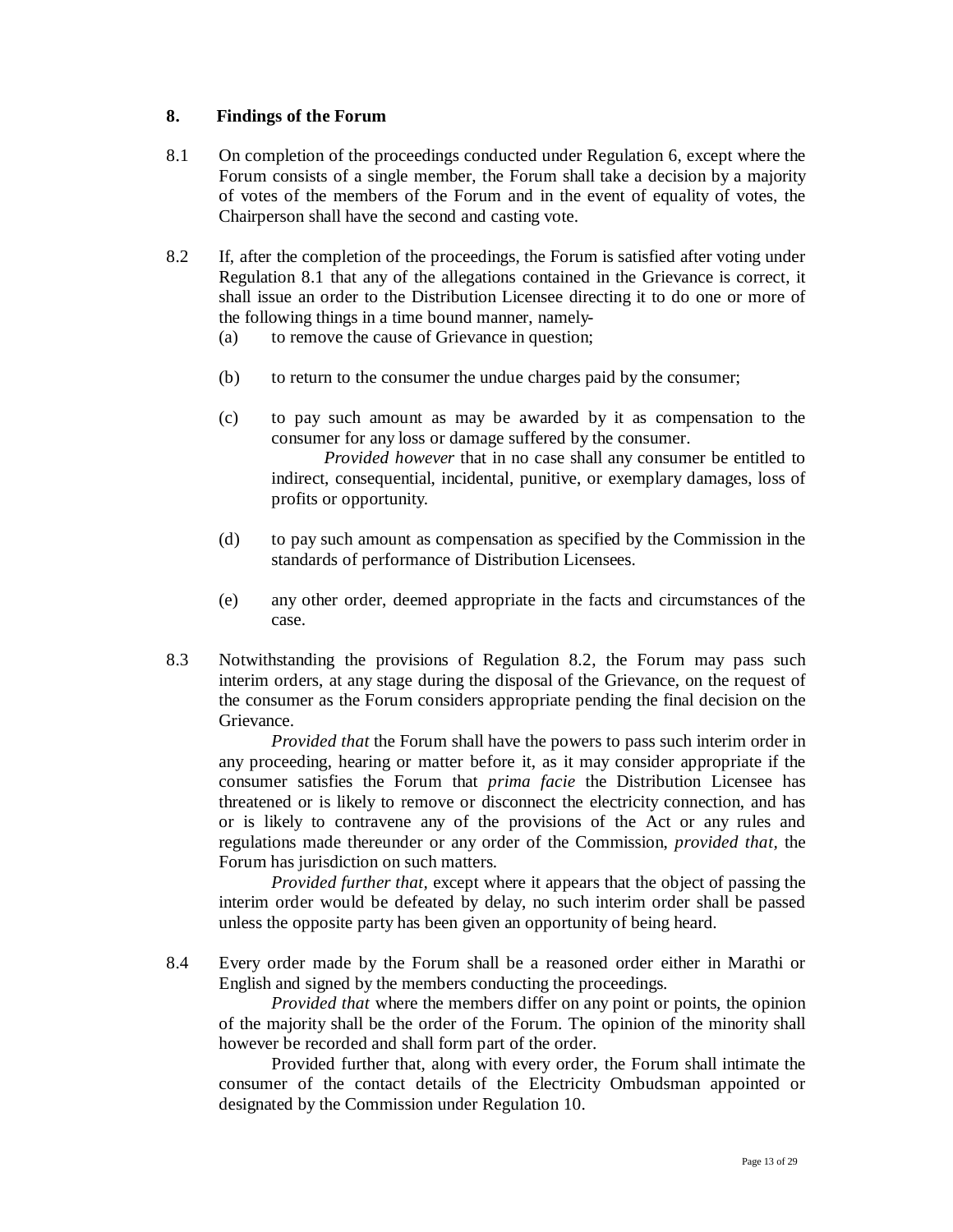- 8.5 A certified copy of the order passed by the Forum shall be delivered to the parties to such order.
- 8.6 The order of the Forum shall be binding on the consumer and the Distribution Licensee.
- 8.7 Any order passed or direction issued by the Forum shall be implemented or complied with by the Distribution Licensee or the person required by the order or direction to do so and within the time frame stipulated in the order/ directions and further intimation of such compliance shall also be made to the Forum within the time frame stipulated in that regard in the order/ directions.

### **9. Public awareness of the IGR Cells and the Forums**

The Distribution Licensee shall, in relation to its IGR Cell, make information accessible and available to the public, including, *inter alia*, through the bills raised on the consumers and make available to consumers its rules and procedures for redressal of Grievances in English and Marathi at all cash collection centres and offices, internet, and other media deemed appropriate.

*Provided that* the Distribution Licensee shall also give publicity of the existence of the Forum through statements in the bills raised for the supply of electricity to the consumers and in doing so, shall be guided by, any directions that the Commission may issue from time to time.

*Provided further that* it shall be a constant endeavour of the Distribution Licensee to take steps in accordance with the requirements herein to provide as much information *suo motu* to the public at regular intervals through various means of communications, including internet, so that information is disseminated widely and in such form and manner which is easily accessible to the public. The address, email, facsimile and phone numbers of the IGR Cell and Forums shall be displayed at all cash collection centers and offices of the Distribution Licensee so as to put to the notice of common public visiting the premises and shall also be duly publicized, including in the bills raised on the consumers.

*Explanation*.—For the purposes of Regulation 9, "disseminated" means making known or communicating the information to the public through notice boards, newspapers, public announcements, media broadcasts, the internet or any other means.

*Provided also that* every Distribution Licensee shall, within one hundred days of the publication of these Regulations, designate some of its officers as may be necessary to provide information to persons requesting for the information under this Regulation and such officers shall deal with requests from persons seeking information and render reasonable assistance to the persons seeking such information.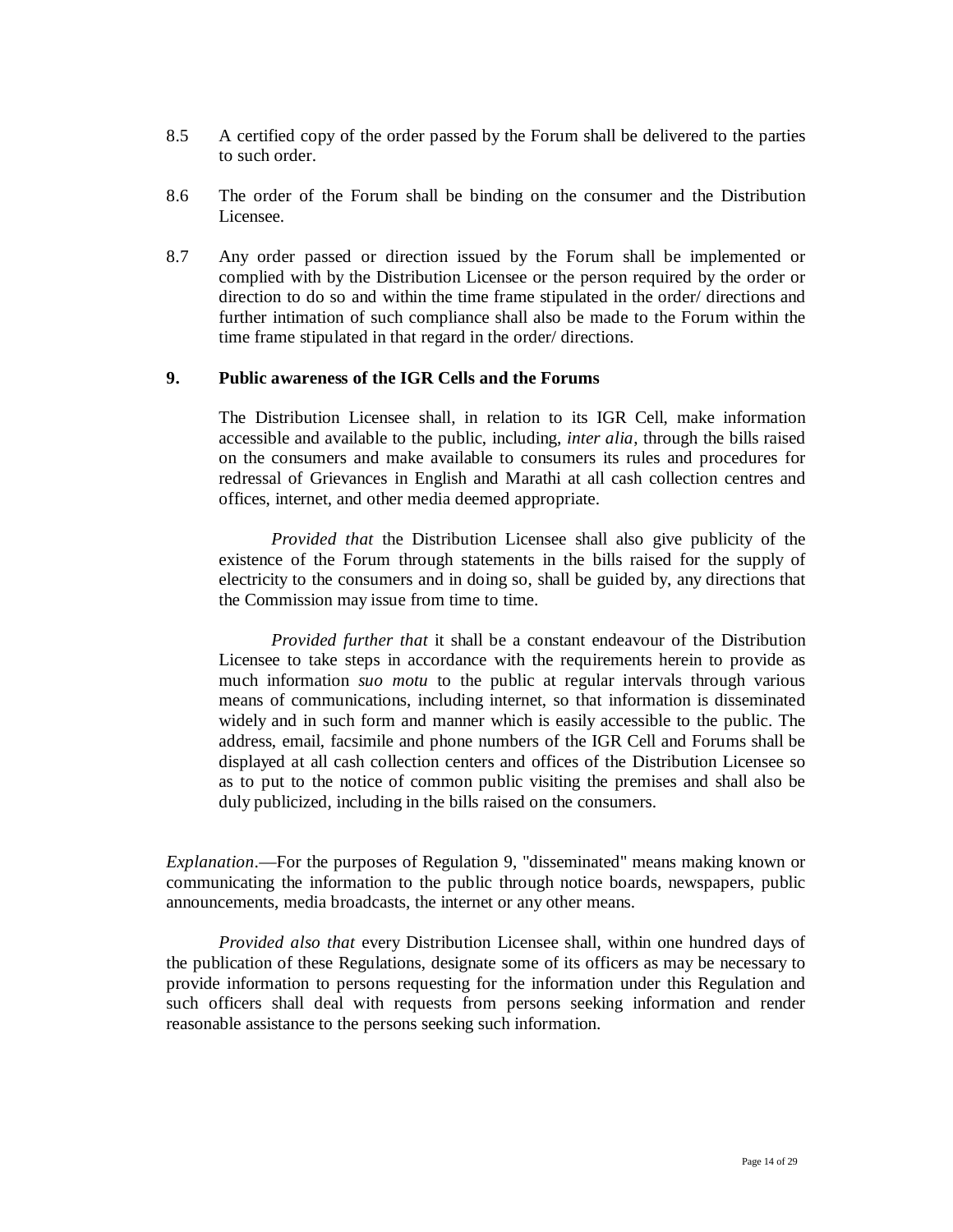## **Chapter III**

### **ELECTRICITY OMBUDSMAN**

### **10. Constitution of Electricity Ombudsman**

- 10.1 The Commission shall designate or appoint one or more persons to be the Electricity Ombudsman to exercise such powers and discharge such functions entrusted by or under the provisions of the Act and/or under these Regulations.
- 10.2 The appointment or designation of the person(s) as the Electricity Ombudsman shall be made for a period not exceeding three (3) years. *Provided that* the tenure of the Electricity Ombudsman may be extended by the Commission for a further period not exceeding two (2) years subject to an overall age limit of seventy (70) years.
- 10.3 The Electricity Ombudsman may relinquish his office by giving in writing to the Commission a prior notice of not less than three (3) months.
- 10.4 Where the Commission is satisfied that in the public interest and for the reasons set out below, it is necessary to remove the person discharging the duties of an Electricity Ombudsman, the Commission may for reasons to be recorded in writing and by giving three months notice or by paying three months consolidated emoluments in lieu of the notice period, remove the person discharging the duties of Electricity Ombudsman, if such person:
	- (a) has been adjudged an insolvent;
	- (b) has been convicted of an offence which, in the opinion of the Commission involves moral turpitude;
	- (c) has become physically or mentally incapable of acting as Electricity Ombudsman;
	- (d) has acquired such financial or other interest as is likely to affect prejudicially his functions as Electricity Ombudsman;
	- (e) has so abused his position as to render his continuance in office prejudicial to the public interest; or
	- (f) has been guilty of proved misbehaviour.

*Provided that* no person shall be removed from his office on any ground specified in the aforesaid clauses (d), (e) and (f) unless the Commission, has, on an inquiry, concluded that the person ought, on such ground or grounds, be removed.

### **11. Jurisdiction of the Electricity Ombudsman**

 The territorial jurisdiction of the Electricity Ombudsman shall extend to the whole or part of the State of Maharashtra.

*Provided that* the Commission may appoint or designate more than one Electricity Ombudsman with defined territorial jurisdiction.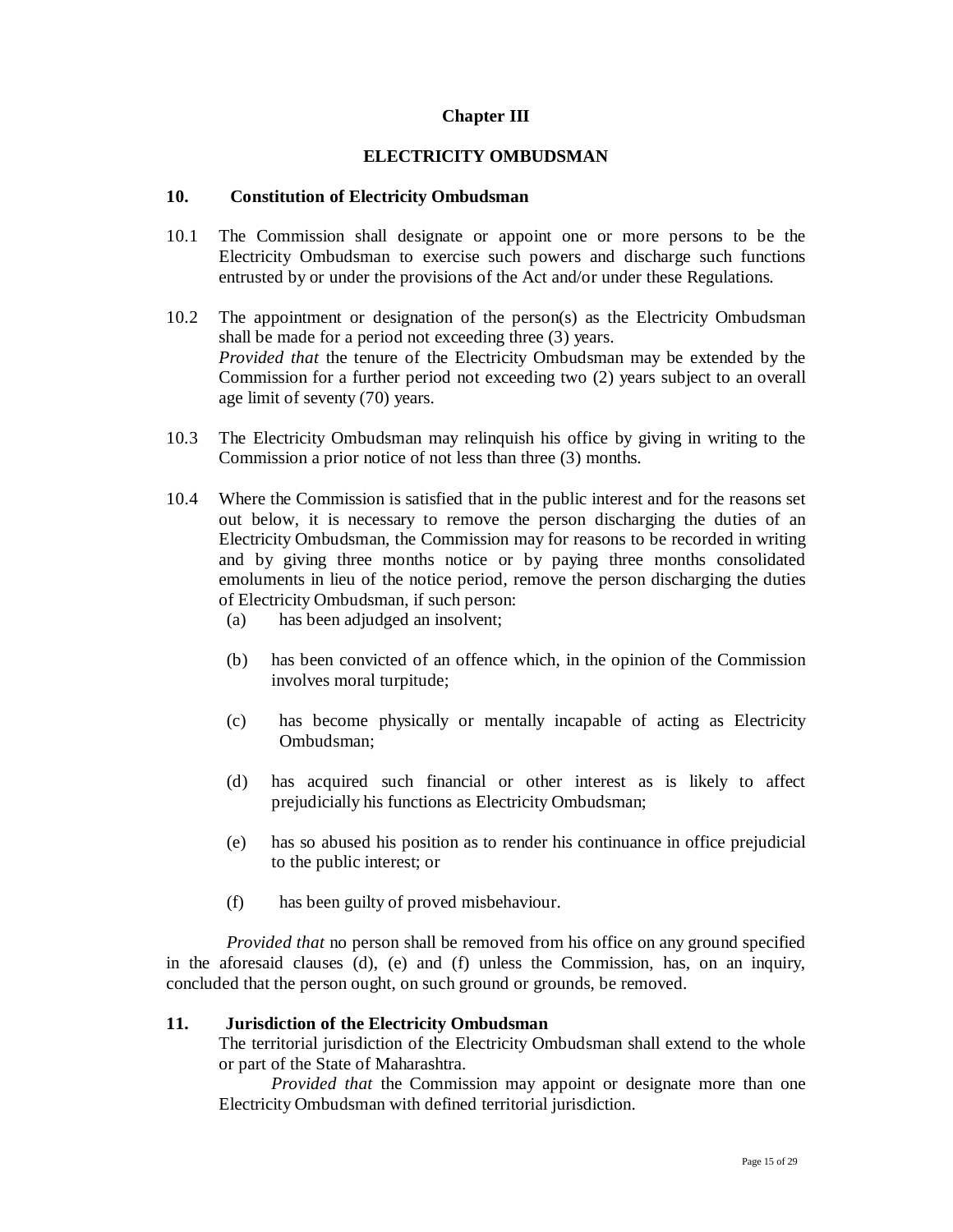## **12. Location of office**

The office(s) of the Electricity Ombudsman(s) will be located at such place(s) as may be determined by the Commission. In order to expedite disposal of Grievances the Electricity Ombudsman may hold sittings at such places within his area of jurisdiction as may be considered necessary and proper by him in respect of a representation before him.

## **13. Qualification**

The Electricity Ombudsman shall be constituted from amongst a retired judge of a High Court, a retired Secretary to the Government, or retired Chief Executive Officer of an electricity sector utility.

## **14. Remuneration**

The remuneration and other allowances payable to the Electricity Ombudsman will be determined by the Commission from time to time and shall be paid out of the Fund constituted under section 103 of the Act.

*Provided that* the remuneration and the other terms of office of the Electricity Ombudsman shall not be varied to the disadvantage of the Electricity Ombudsman after his appointment.

### **15. Secretariat**

- 15.1 The Electricity Ombudsman shall be provided with a secretariat.
- 15.2 The expenses of such secretariat shall be paid out of the Fund constituted under section 103 of the Act.
- 15.3 The Electricity Ombudsman shall normally devote his whole time to the affairs of his office.

*Provided that* the Commission may permit the Electricity Ombudsman to undertake such part-time honorary work, as is not likely to interfere with his duties under these Regulations.

### **16. Powers and Duties of the Electricity Ombudsman**

The Electricity Ombudsman shall have the following powers and duties:

- (a) to receive from consumers, representations against orders of the Forum and consider such representations and facilitate their satisfaction or settlement by agreement, through conciliation and mediation between the Distribution Licensee and consumer or by passing an order in accordance with these Regulations;
- (b) to exercise general powers of superintendence and administrative control over his secretariat/office, and be responsible for the conduct of business thereat;
- (c) to incur expenditure on behalf of the office, *provided however*, that in order to exercise such power, the Electricity Ombudsman will draw up an annual budget for his office in consultation with the Commission and shall exercise the powers of expenditure within the approved budget;
- (d) to discharge such functions as the Commission, may by order, direct or assign, from time to time.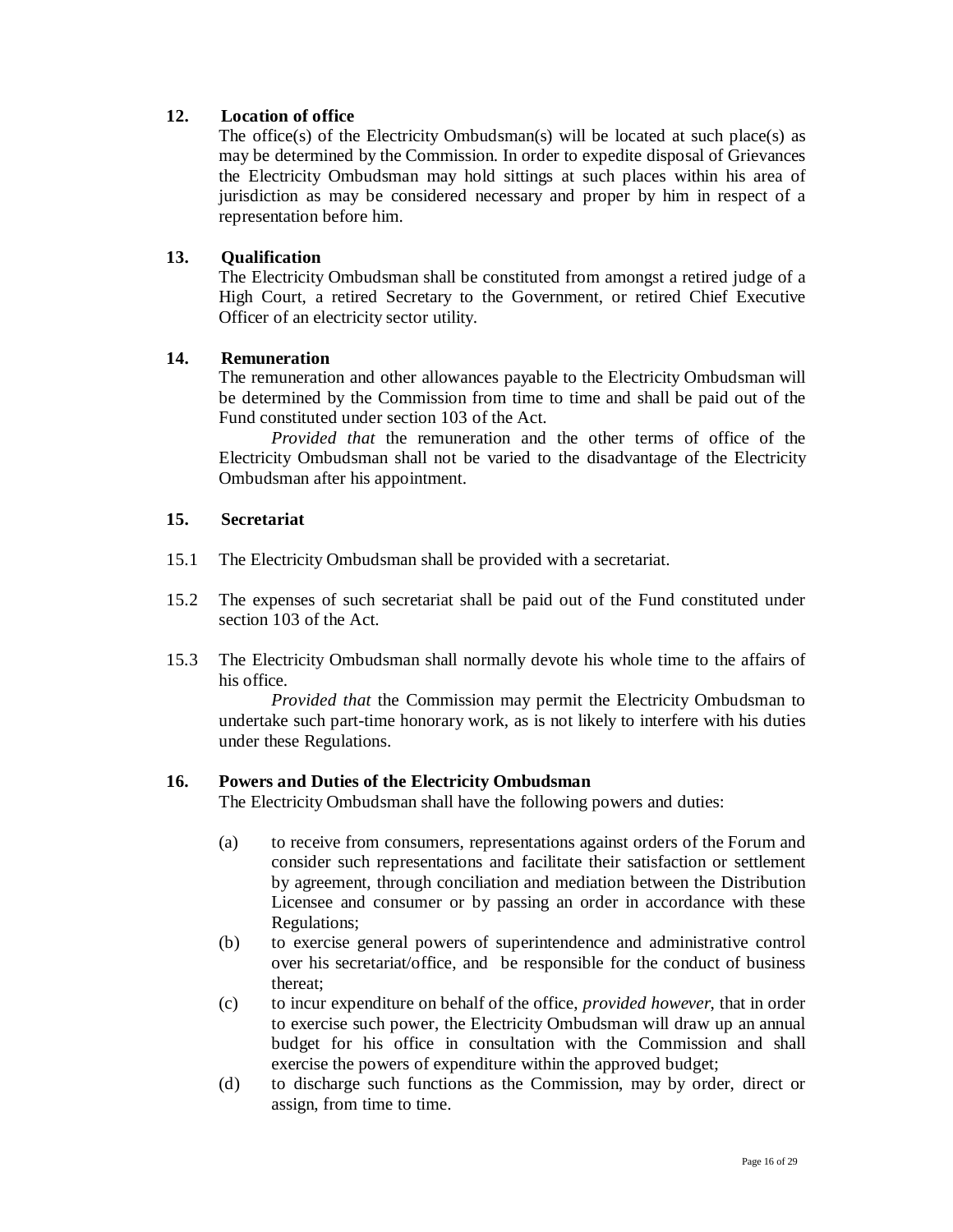### **17. Proceedings before the Electricity Ombudsman**

- 17.1 The Electricity Ombudsman shall settle the Grievance of the consumer within such time and in such manner as specified in the following Regulations.
- 17.2 Any consumer, who is aggrieved by the non-redressal of his Grievance by the Forum, may make a representation for redressal of his Grievance to the Electricity Ombudsman within sixty (60) days from the date of the order of the Forum. *Provided that* the Electricity Ombudsman may entertain a representation after the expiry of the said period of sixty (60) days if he is satisfied that there was sufficient cause for not filing it within the said period.
- 17.3 The representation to be made before the Electricity Ombudsman shall be in writing in the form specified and set out in **Schedule B** of these Regulations and duly signed by the consumer and shall state/provide clearly the information required thereunder including *inter alia* (i) the name and address of the consumer; (ii) the facts giving rise to the representation supported by documents, if any, that are desired to be relied upon by the consumer and (iii) the relief sought from the Electricity Ombudsman. The representation may also be lodged by registered post acknowledgement due, by speed post or by courier service or by any other means of transmission of documents (including FAX message).
- 17.4 The Electricity Ombudsman shall send an acknowledgement of receipt of the representation to the consumer bearing a serial number and date within five (5) working days from the date of receipt of a representation. Where the representation has been submitted in person, the acknowledgement shall be provided at the time of submission.

*Provided that* where the representation is submitted by email to the Electricity Ombudsman acknowledgement of the receipt of the Grievance to the consumer shall be by return email as promptly as possible.

 *Provided further that* the Electricity Ombudsman shall keep such electronic records in hard form for ease of retrieval.

 *Provided further that* where the representation is submitted by email hard copies of the same shall be submitted forthwith separately to the Electricity Ombudsman.

- 17.5 The fees as may be directed by the Commission, from time to time, shall be payable along with such representation for redressal of Grievance.
- 17.6 The Electricity Ombudsman shall notify the Distribution Licensee and the applicant who has submitted the representation, the date of hearing in writing, giving sufficient advance notice.

*Provided that* representations filed by applicants who are senior citizens, physically challenged, widows and persons suffering from serious ailments shall be listed and disposed of on a priority basis.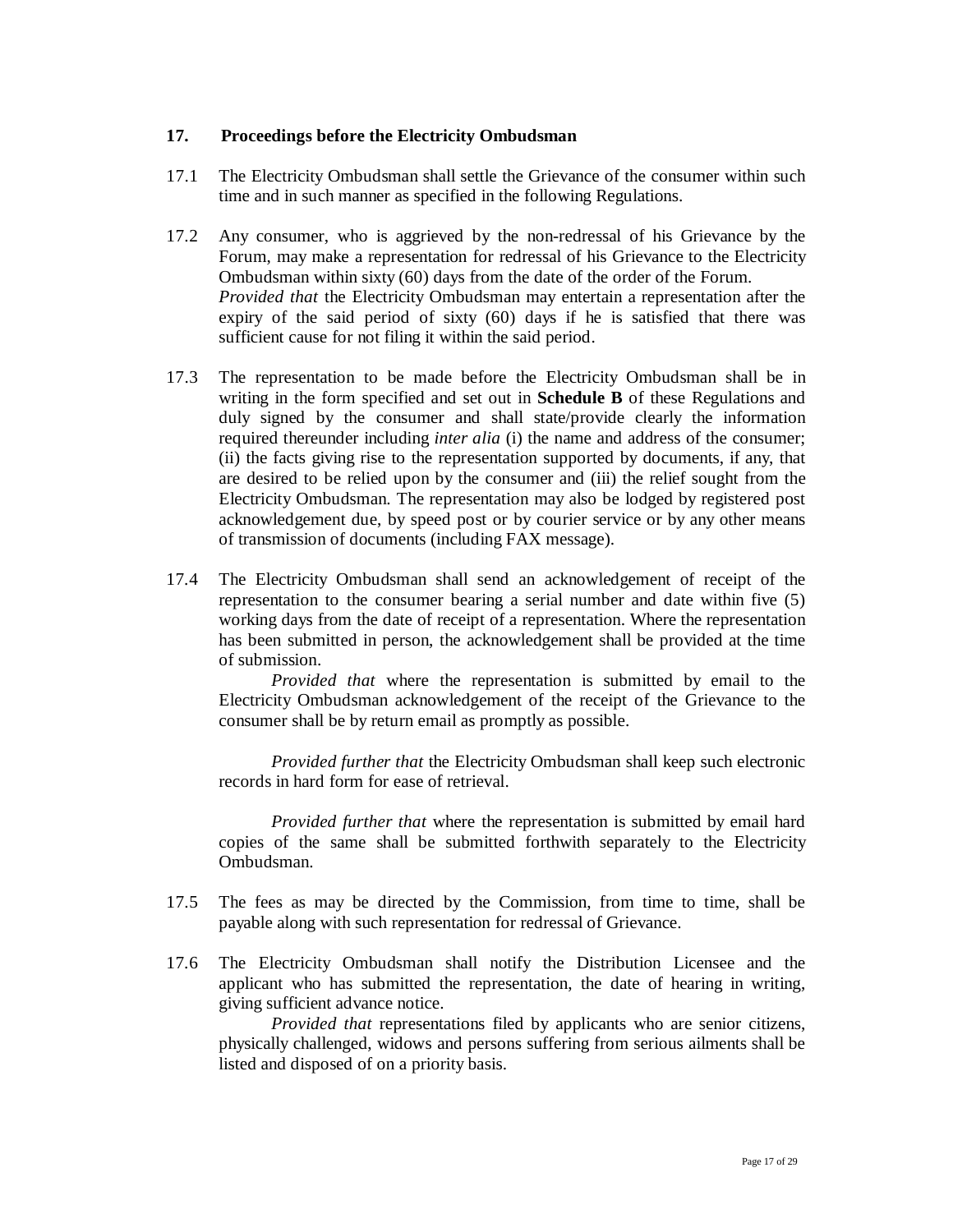17.7 Subject to Regulations 17.11, 17.12 and 17.13, where any person who is a party to the proceedings before the Electricity Ombudsman fails to appear on the date of hearing as may be fixed in this behalf, the Electricity Ombudsman may decide the representation *ex-parte*.

*Provided that* no adjournment shall be ordinarily granted by the Electricity Ombudsman unless sufficient cause is shown and the reasons for the grant of adjournment have been recorded in writing by the Electricity Ombudsman.

- 17.8 A consumer, Distribution Licensee or any other person who is a party to any proceedings before the Electricity Ombudsman may either appear in person or authorise any person other than an Advocate (within the meaning of the Advocates Act, 1961) to present his case before the Electricity Ombudsman and to do all or any of the acts for the purpose.
- 17.9 The Electricity Ombudsman shall not entertain a representation:
	- (a) unless the consumer has submitted a written representation in the specified form, to the Electricity Ombudsman;
	- (b) unless it has been shown to the Electricity Ombudsman that (i) the Forum has rejected the Grievance, or (ii) the Forum has not passed an order on the Grievance for its redressal within a maximum period of two (2) months from the date of receipt of the Grievance by the Forum, or (iii) there has been undue delay in the disposal of the Grievance by the Forum even after the period stated above;
	- (c) unless the representation against an order of the Forum was made within the period set out in these Regulations;
	- (d) unless the Electricity Ombudsman is satisfied that the representation is not in respect of the same subject matter that has been settled by him in any previous proceedings;
	- (e) where the representation by the consumer, in respect of the same Grievance, is pending in any proceedings before any court, tribunal or arbitrator or any other authority, or a decree or award or a final order has already been passed by any such court, tribunal, arbitrator or authority;
	- (f) unless the consumer has deposited in the stipulated manner, fifty percent of the amount, if any, that is required to be paid by him in terms of the order of the Forum or twenty-five thousand rupees whichever is less; and
	- (g) unless the person who claims compensation from the Distribution Licensee has paid such fees as may be stipulated by the Commission from time to time.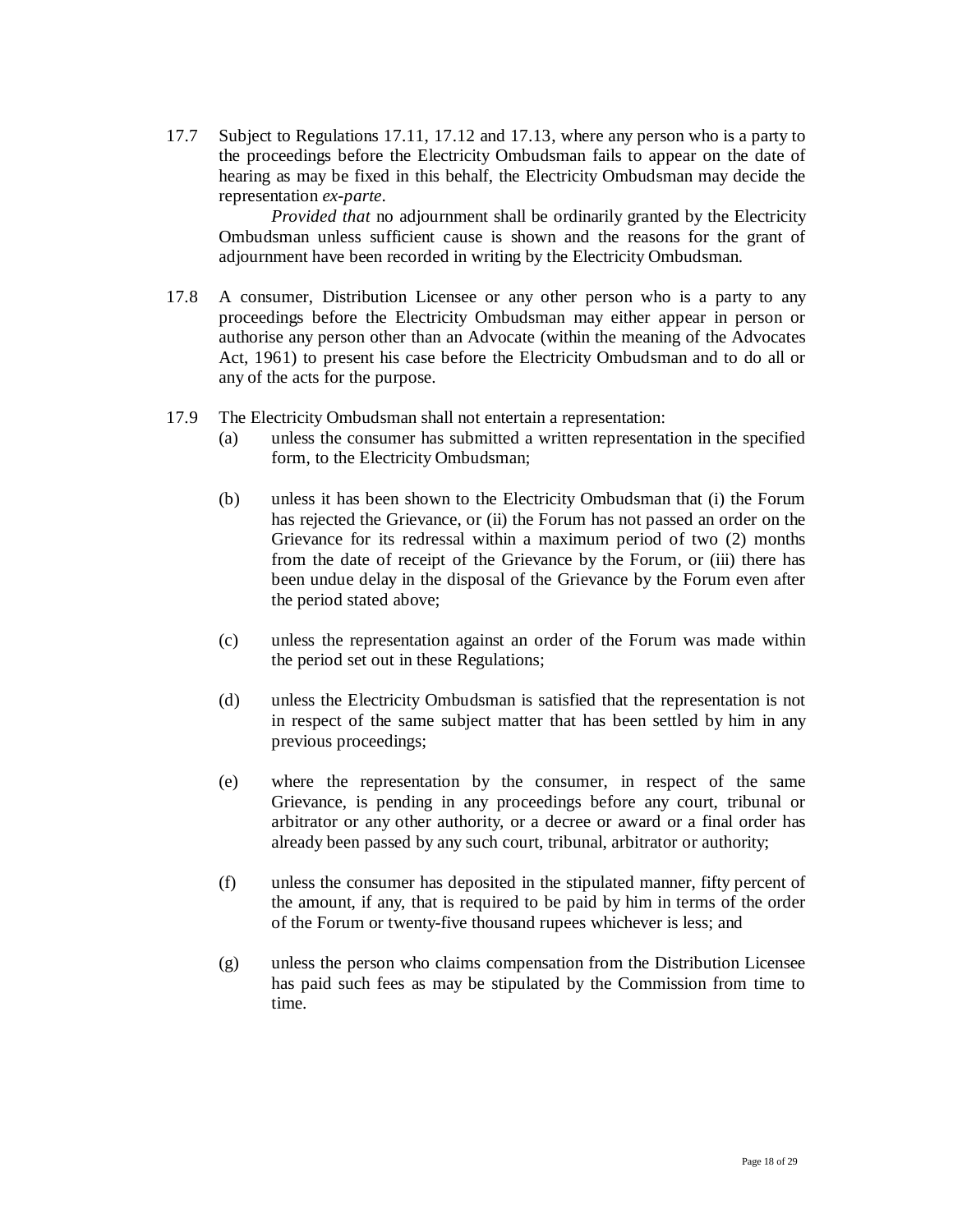- 17.10 The Electricity Ombudsman may reject the representation at any stage if it appears to him that the representation is:
	- (a) frivolous, vexatious, malafide;
	- (b) without any sufficient cause;
	- (c) there is no prima facie loss or damage or inconvenience caused to the consumer; or
	- (d) complicated in nature such that the representation requires consideration of elaborate documentary and oral evidence and the proceedings before the Electricity Ombudsman are not appropriate for adjudication of such representations.

*Provided that* the decision of the Electricity Ombudsman in this regard shall be final and binding on the consumer and the Distribution Licensee.

*Provided further that* no representation shall be rejected in respect of subclauses (a), (b), (c) and (d) unless the applicant has been given an opportunity of being heard.

- 17.11 (a) The Electricity Ombudsman may, in the first instance, endeavour to promote a settlement of the representation received through conciliation or mediation.
	- (b) If a representation is not settled by agreement the Electricity Ombudsman may give an order after affording the parties reasonable opportunity to present their case.

*Provided that* the Electricity Ombudsman shall determine the place, date and time of hearing of the matter, as the Electricity Ombudsman considers appropriate.

- 17.12 When a representation is settled, through conciliation or mediation of the Electricity Ombudsman, the Electricity Ombudsman shall have the settlement recorded and signed in his presence and cause issuance of orders on the settlement of the Grievance by mutual agreement.
- 17.13 The Electricity Ombudsman shall complete the enquiry as expeditiously as possible and every endeavour shall be made to decide the representation within a period of two (2) months from the date of receipt of the representation by the Electricity Ombudsman.

*Provided that* in the event of the representation being disposed of after the completion of the said period of two (2) months, the Electricity Ombudsman shall record, in writing, the reasons for the same.

17.14 The Electricity Ombudsman shall be guided by such factors which in the opinion of the Electricity Ombudsman are necessary in the interest of justice and shall ensure transparency while exercising its powers and discharging its functions in compliance with the principles of natural justice .

*Provided* that the Electricity Ombudsman shall not be bound by the Code of Civil Procedure, 1908 (5 of 1908) or the Indian Evidence Act, 1872 (1 of 1872) as in force from time to time.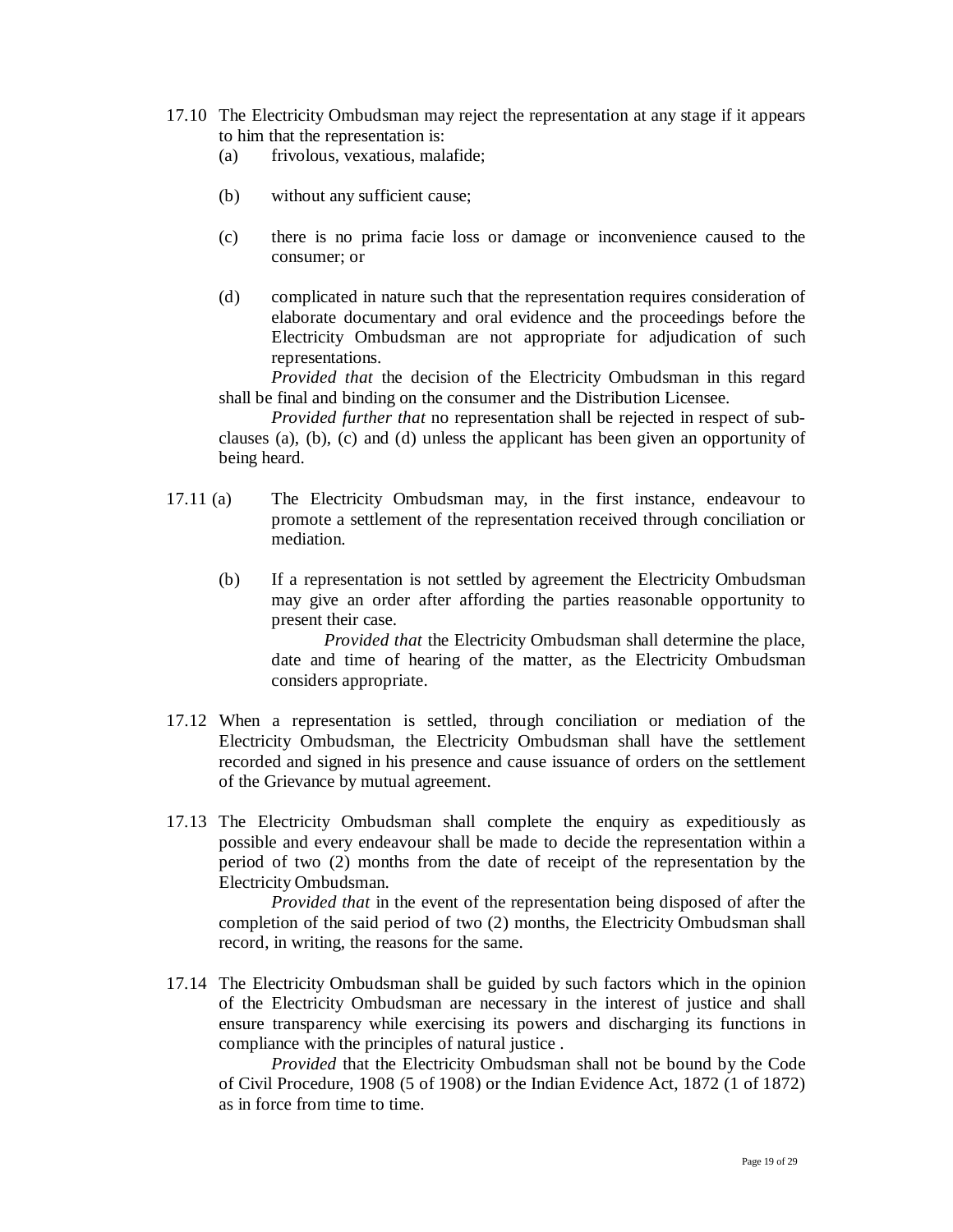#### 17.15 The order passed by the Electricity Ombudsman shall set out -

- (a) issue-wise decision;
- (b) reasons for passing the order; and
- (c) directions, if any, to the Distribution Licensee or consumer or any other order, deemed appropriate in the facts and circumstances of the case; and / or
- (d) directions for adjustment or refund of amount or fees deposited in terms of Regulations 17.9(f) and 17.9(g); and/or
- (e) directions to pay such amount as may be awarded by it as compensation to the consumer for any loss or damage suffered by the consumer; and / or Provided, however, that in no case shall any consumer be entitled to indirect, consequential, incidental, punitive, or exemplary damages, loss of profits or opportunity.
- (f) directions to pay such amount as compensation as specified by the Commission in the standards of performance of Distribution Licensees.
- 17.16 Notwithstanding the provisions of Regulation 17.15, the Electricity Ombudsman may pass such interim orders, at any stage during the disposal of the representation, on the request of the consumer as the Electricity Ombudsman considers appropriate pending the final decision on the representation.

*Provided that* the Electricity Ombudsman shall have the powers to pass such interim order in any proceeding, hearing or matter before it, as it may consider appropriate if the consumer satisfies the Electricity Ombudsman that *prima facie* the Distribution Licensee has threatened or is likely to remove or disconnect the electricity connection, and has or is likely to contravene any of the provisions of the Act or any rules and regulations made thereunder or any order of the Commission, *provided that,* the Electricity Ombudsman, has jurisdiction on such matters.

*Provided further that,* except where it appears that the object of passing the interim order would be defeated by delay, no such interim order shall be passed unless the opposite party has been given an opportunity of being heard.

- 17.17 A copy of the order shall be sent to the consumer and the Distribution Licensee named in the representation. A copy of the order may also be sent to the concerned Forum for information.
- 17.18 An order passed or direction issued by the Electricity Ombudsman shall be binding on the parties so named in the order or direction and such order or direction shall be implemented or complied with by the Distribution Licensee or the person required by the order or direction to do so and within the time frame stipulated therein and further intimation of such compliance shall also be made to the Electricity Ombudsman within the time frame stipulated in that regard therein.

#### **18. Power to remand matters to the Forum**

(a) Where the Forum has disposed of the Grievance and the order of the Forum is reversed or set aside in the proceedings before the Electricity Ombudsman, the Electricity Ombudsman may, if it thinks fit and necessary, by order remand the Grievance to the Forum.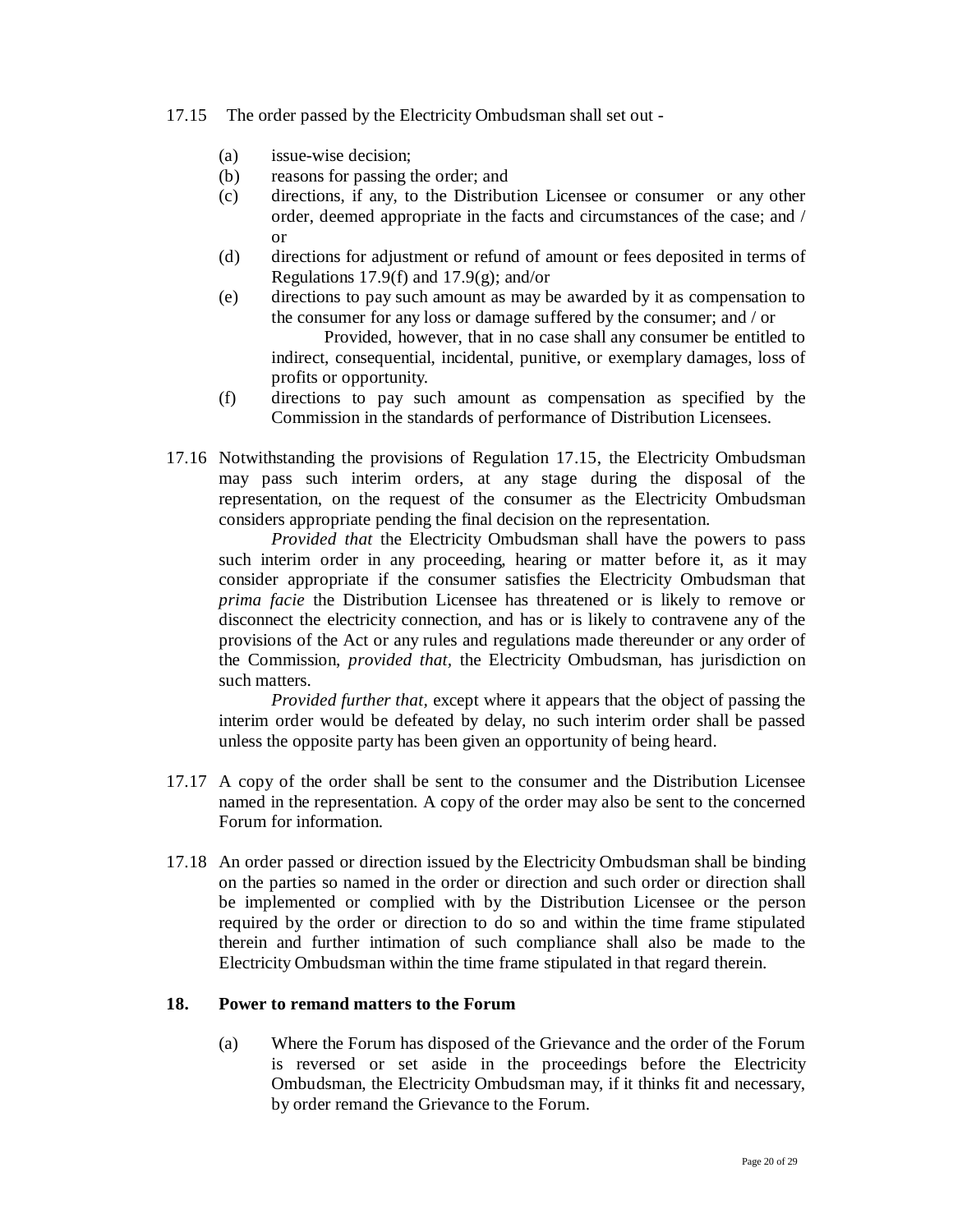(b) The Electricity Ombudsman may, further direct what issue or issues shall be decided in the Grievance so remanded, and shall send a copy of its judgment and order to Forum from whose order the representation has been preferred to Electricity Ombudsman, with such directions as may be necessary to consider the Grievance and pass orders accordingly.

### **19. Review of order**

- 19.1 Any person aggrieved by an order of the Electricity Ombudsman, may, upon the discovery of new and important matter or evidence which, after the exercise of due diligence, was not within his knowledge or could not be produced by him at the time when the order was passed or on account of some mistake or error apparent from the face of the record, may apply for a review of such order, within thirty (30) days of the date of the order, as the case may be, to the Electricity Ombudsman.
- 19.2 An application for such review shall clearly state the matter or evidence which, after the exercise of due diligence, was not within his knowledge or could not be produced by him at the time when the order was passed or the mistake or error apparent from the face of the record. The application shall be accompanied by such documents, supporting data and statements as the Electricity Ombudsman may determine.
- 19.3 When it appears to the Electricity Ombudsman that there is no sufficient ground for review, the Electricity Ombudsman shall reject such review application. *Provided that* no application shall be rejected unless the applicant has been given an opportunity of being heard.
- 19.4 When the Electricity Ombudsman is of the opinion that the review application should be granted, it shall grant the same provided that no such application will be granted without previous notice to the opposite side or party to enable him to appear and to be heard in support of the order, the review of which is applied for.

### **20. Power to call for Information**

20.1 For the purpose of carrying out its duties and as may be required to decide the representation, the Electricity Ombudsman may, within such period as he may decide, require attendance of any person or require the Distribution Licensee or any of its officials, representatives or agents including the Forum named in the representation to furnish any information or certified copies of any documents, books, data, and details relating to the subject matter of the representation, which is or is alleged to be in the knowledge or possession of the Distribution Licensee or any of its officials, representatives or agents including the Forum.

*Provided that* in the event of failure of a Distribution Licensee to comply with the requisition without any sufficient cause, the Electricity Ombudsman may, if deemed fit, proceed to settle the case on the basis of the records available with the Electricity Ombudsman.

20.2 (a) The Electricity Ombudsman may also direct the Distribution Licensee to undertake an inspection.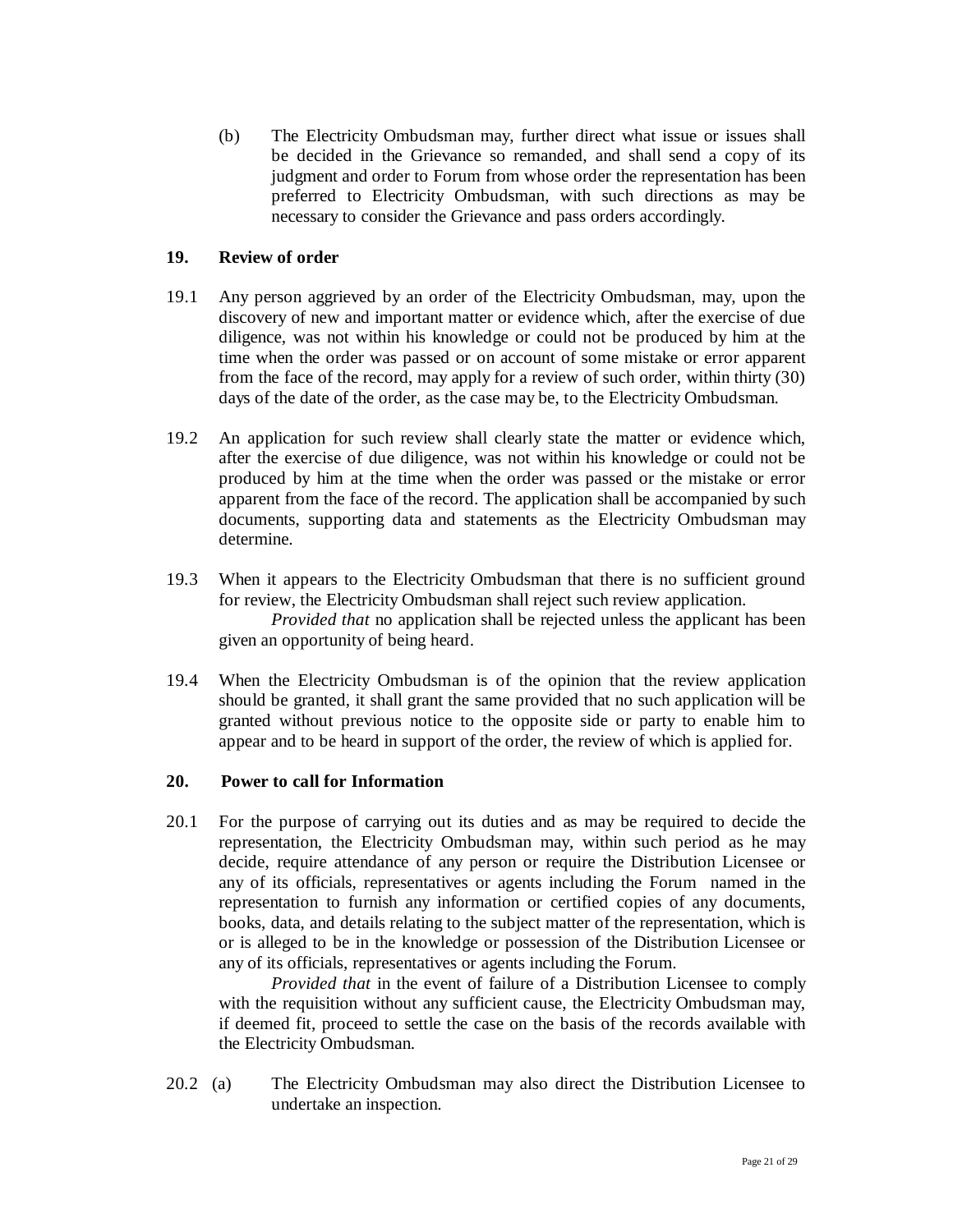(b) Notwithstanding sub-clause (1), the Electricity Ombudsman may engage a third party to undertake such inspection, as may be required for the expeditious disposal of the representation and redressal of the Grievance.

*Provided that* the Electricity Ombudsman shall record the reasons in writing requiring the engagement of third party to undertake such inspection.

(c) The expenses of such inspection to be undertaken by third party as referred to in sub-clause (b) shall be borne by the Distribution Licensee and to the extent reasonable and justifiable such expenses shall be allowed in the determination of tariff in accordance with the relevant regulations of the Commission.

### **21. Inspection of records and supply of certified copies**

- 21.1 A certified copy of the order passed by the Electricity Ombudsman shall be delivered to the parties to such order.
- 21.2 Any Person shall be entitled to a copy of the orders of the Electricity Ombudsman or take extracts therefrom, subject to payment of a cost, which shall not be more than the cost of photocopying and complying with other terms, which the Electricity Ombudsman may direct.

*Provided that* an applicant making request for information shall not be required to give any reason for requesting the information or any other personal details except those that may be necessary for contacting him.

- 21.3 Notwithstanding anything contained in Regulation 21.2, there shall be no obligation to give to any Person,—
	- (a) information including commercial confidence, trade secrets or intellectual property, the disclosure of which would harm the competitive position of a third party, unless the Electricity Ombudsman is satisfied that larger public interest warrants the disclosure of such information; or
	- (b) information which would impede the process of investigation or apprehension or prosecution of offenders.

### **22. Punishment for non-compliance of orders**

Without prejudice to any penalty which may be imposed or prosecution proceeding which may be initiated under the Act, non-compliance of Regulations 8.7 or 17.18 in any manner whatsoever shall be deemed to be a contravention of the provisions of these Regulations and the Commission may initiate proceedings *suo motu* or on a complaint filed by any person to impose penalty or prosecution proceeding under Sections 142 and 149 of the Act.

### **23. Supply of copies of these Regulations**

Upon receiving a request, the Distribution Licensee shall ensure that copies of these Regulations are made available to the consumers on payment of a cost, which shall not be more than the cost of photocopying.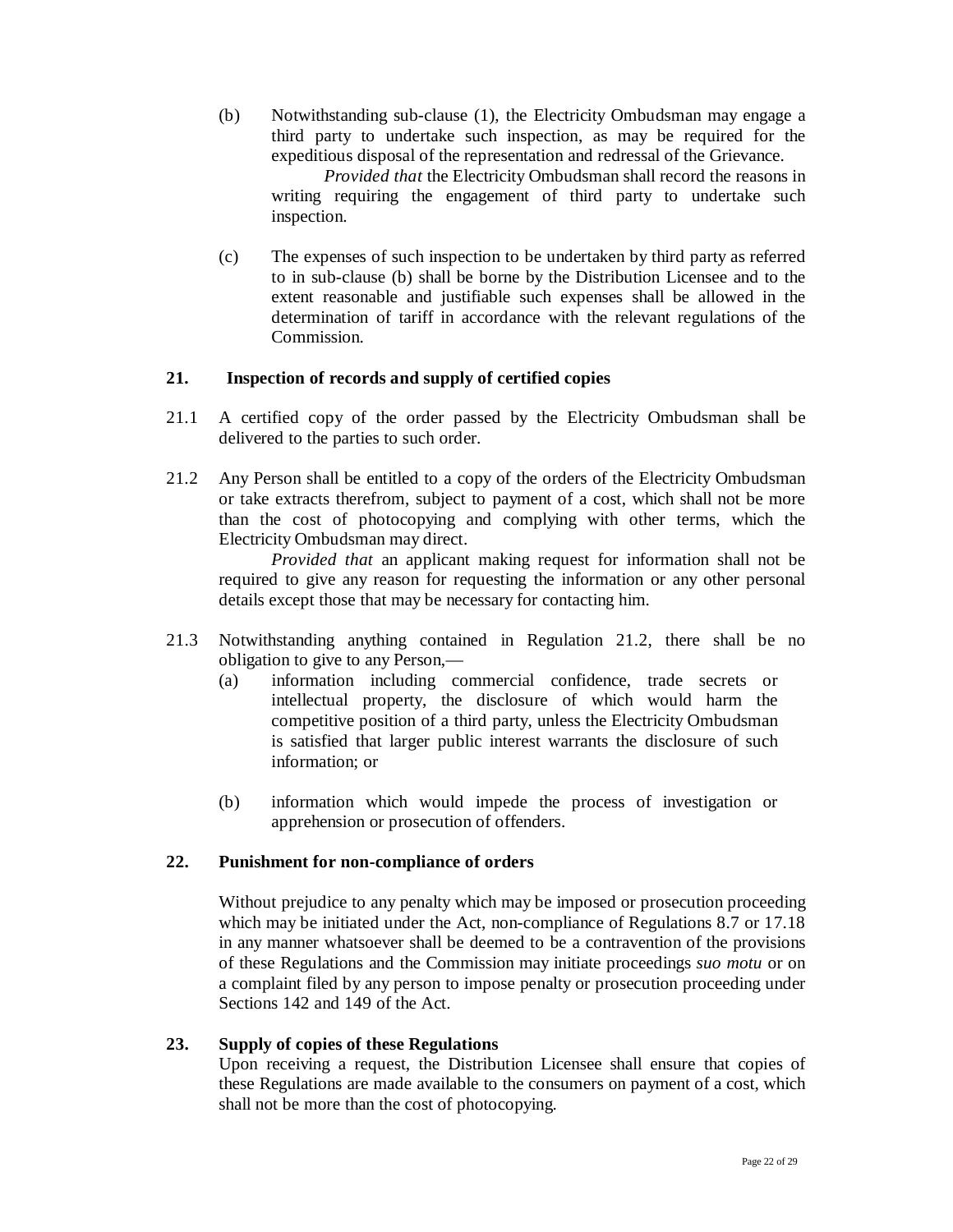## **24. Repeal and Savings**

- (a) Save as otherwise provided in these Regulations, these regulations supersede the "Maharashtra Electricity Regulatory Commission (Consumer Grievance Redressal Forum & Ombudsman) Regulations, 2003".
- (b) Notwithstanding sub-clause (1), the provisions of "Maharashtra Electricity Regulatory Commission (Consumer Grievance Redressal Forum & Ombudsman) Regulations, 2003" shall continue to apply to all proceedings pending under it as if the said regulations have not been superceded.
- (c) The provisions of these Regulations shall be without prejudice to the right, which the consumer may have apart from the rights conferred upon him by these Regulations.

## **25. Powers to remove difficulties**

If any difficulty arises in giving effect to any of the provisions of these Regulations, the Commission may by general or special order, direct the Distribution Licensee, the Forum or the Electricity Ombudsman to take suitable action, not being inconsistent with the Act, which appears to the Commission to be necessary or expedient for the purpose of removing difficulties.

## **26. Issue of Order and Practice Directions**

Subject to the provisions of the Act, the Commission may from time to time issue orders, circulars and practice directions in regard to the implementation of these Regulations.

### **27. Power to Amend**

The Commission may, at any time vary, alter, modify or amend by notification any provision of these Regulations.

### **28. Submission of Report**

- 28.1 The Forum(s) and Electricity Ombudsman shall maintain true and correct records of all Grievances received by them from time to time and make available such records for inspection by the Commission as the Commission may require.
- 28.2 Notwithstanding Regulation 28.1, the Forum(s) and Electricity Ombudsman shall submit to the Commission, in the form as may be stipulated by the Commission, six-monthly reports in respect of Grievances filed, redressed and pending, within fifteen (15) days of the end of each six-month period.
- 28.3 It shall be the duty of every Distribution Licensee to furnish to the Commission such information relating to the composition of the Forums alongwith qualification of members, vacancies arising therein and other statistics as it may require and at such times and in such form and manner as may be directed by the Commission. *Provided that* the Distribution Licensee shall forthwith inform the Commission if the post of a member in the Forum is vacant for a period exceeding three (3) months.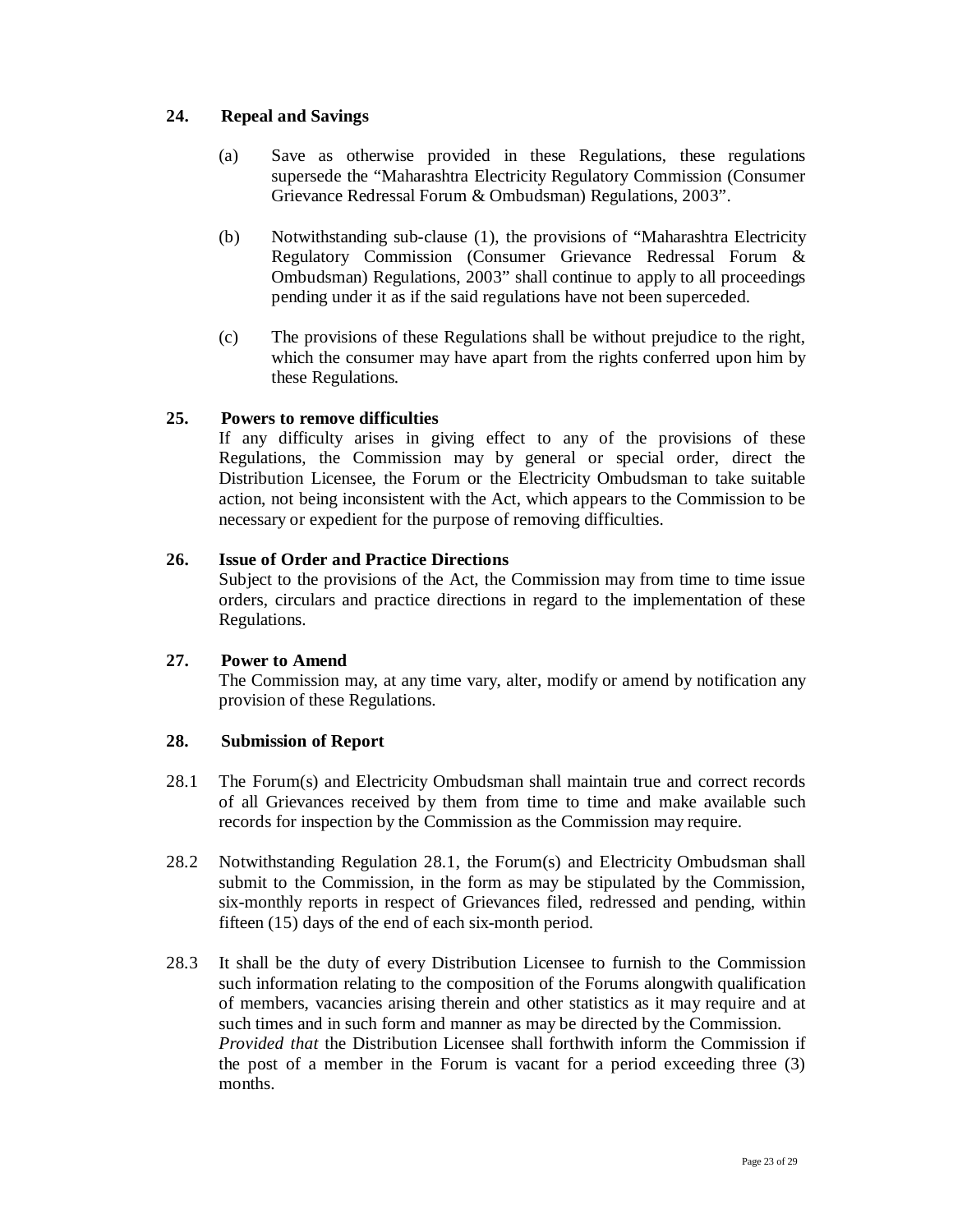## **29. Language of the Forum(s) and Electricity Ombudsman**

The filing of the Grievance/representation and the proceedings of the Forum(s) and of the Electricity Ombudsman shall be in Marathi or in English.

### **30. Treatment of Expenses**

All reasonable costs incurred by a Distribution Licensee on the establishment and running of the Forum and the Electricity Ombudsman, to the extent reasonable and justifiable, shall be allowed in the determination of tariff of the Distribution Licensee in accordance with the terms and conditions of tariff specified by the Commission.

## **31. Preservation of Records**

Unless otherwise directed by the Commission, the office of Forum and Ombudsman shall preserve the records of the Grievances/representations including interim/final orders for a period of atleast three (3) years from the date of passing of the final order.

> (Ms Malini Shankar, IAS) Secretary Maharashtra Electricity Regulatory Commission

Place: Mumbai Dated:  $20<sup>th</sup>$  April, 2006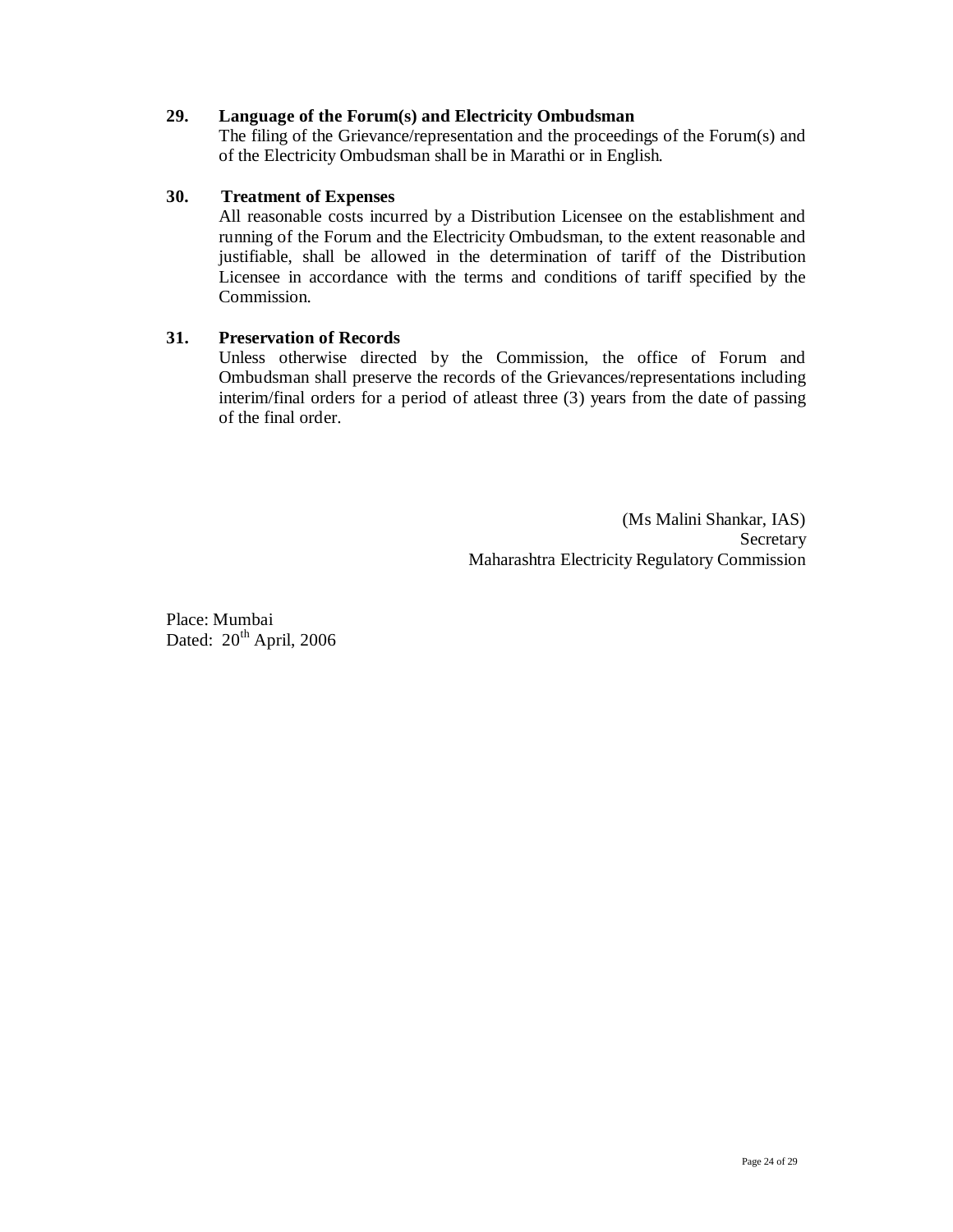#### **Schedule A**

| <b>APPLICATION TO FORUM FOR REDRESSAL OF GRIEVANCE</b> |  |  |
|--------------------------------------------------------|--|--|
|                                                        |  |  |

| NAME OF THE CONSUMER ____________________                                                                                                                                                                                                                                                                                                                                                                                                                                                                                |
|--------------------------------------------------------------------------------------------------------------------------------------------------------------------------------------------------------------------------------------------------------------------------------------------------------------------------------------------------------------------------------------------------------------------------------------------------------------------------------------------------------------------------|
| FULL ADDRESS OF THE CONSUMER ____________________                                                                                                                                                                                                                                                                                                                                                                                                                                                                        |
| $\label{eq:1} \begin{minipage}{.4\linewidth} \text{PIN CODE} \xspace{0.0000cm} \begin{minipage}{.4\linewidth} \text{PIN CODE} \xspace{0.0000cm} \begin{minipage}{.4\linewidth} \text{PIN CODE} \end{minipage} \end{minipage} \begin{minipage}{.4\linewidth} \begin{minipage}{.4\linewidth} \begin{minipage}{.4\linewidth} \text{NLODE} \end{minipage} \end{minipage} \begin{minipage}{.4\linewidth} \begin{minipage}{.4\linewidth} \begin{minipage}{.4\linewidth} \text{NLODE} \end{minipage} \end{minipage} \begin{min$ |
| PHONE NO. ____________________                                                                                                                                                                                                                                                                                                                                                                                                                                                                                           |
|                                                                                                                                                                                                                                                                                                                                                                                                                                                                                                                          |
| EMAIL ID_____________________                                                                                                                                                                                                                                                                                                                                                                                                                                                                                            |
| PARTICULARS OF CONNECTION AND CONSUMER NO.<br>(Please state nature of connection)                                                                                                                                                                                                                                                                                                                                                                                                                                        |
| DISTRIBUTION LICENSEE                                                                                                                                                                                                                                                                                                                                                                                                                                                                                                    |
| DETAILS OF THE GRIEVANCE, FACTS GIVING RISE TO THE<br><b>GRIEVANCE</b>                                                                                                                                                                                                                                                                                                                                                                                                                                                   |
| (If space is not sufficient please enclose separate sheet)                                                                                                                                                                                                                                                                                                                                                                                                                                                               |
|                                                                                                                                                                                                                                                                                                                                                                                                                                                                                                                          |
|                                                                                                                                                                                                                                                                                                                                                                                                                                                                                                                          |

7. REMEDY PROVIDED BY THE DISTRIBUTION LICENSEE, IF ANY (*If remedy has been provided, please enclose relevant communication from the Distribution Licensee*)

\_\_\_\_\_\_\_\_\_\_\_\_\_\_\_\_\_\_\_\_\_\_\_\_\_\_\_\_\_\_\_\_\_\_\_\_\_\_\_\_\_\_\_\_\_\_\_\_\_\_\_\_\_\_\_\_\_\_\_

\_\_\_\_\_\_\_\_\_\_\_\_\_\_\_\_\_\_\_\_\_\_\_\_\_\_\_\_\_\_\_\_\_\_\_\_\_\_\_\_\_\_\_\_\_\_\_\_\_\_\_\_\_\_\_\_

#### 8. NATURE OF RELIEF SOUGHT FROM THE FORUM

( *Please enclose any proof to support claim, if any*)

## 9. LIST OF DOCUMENTS ENCLOSED

(*Please enclose copies of any relevant documents which support the facts giving rise to the Grievance*)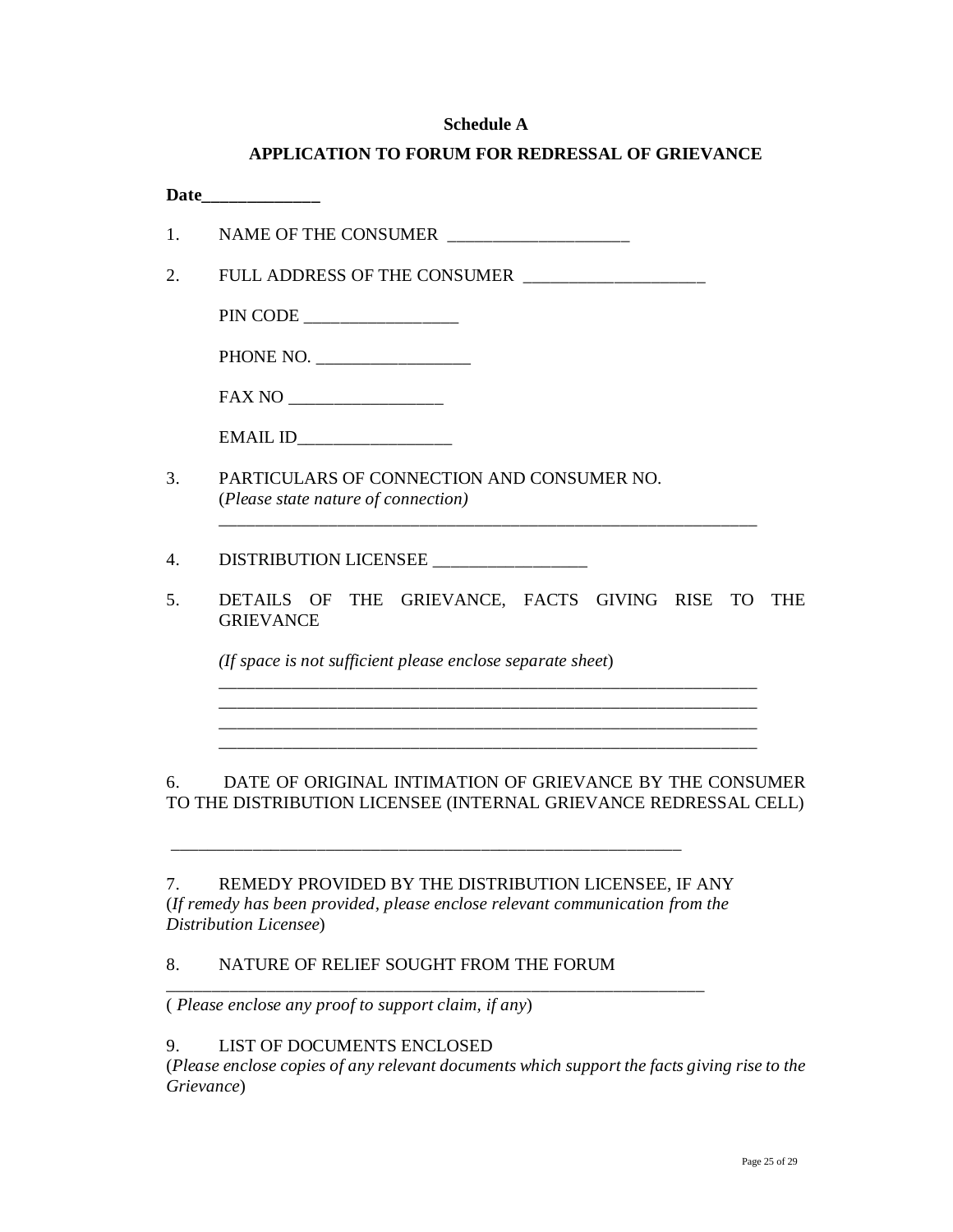#### 10**.** DECLARATION

- (a) I/ We , the consumer /s herein declare that:
	- (i) the information furnished herein above is true and correct; and

(ii) I/ We have not concealed or misrepresented any fact stated hereinabove and the documents submitted herewith.

- (b) The present Grievance has been intimated to the Distribution Licensee in the form and manner and within the time frame prescribed by the Distribution Licensee and I/ We am/are not satisfied by the remedy provided by the Distribution Licensee or no remedy was provided within a period of two (2) months from the date of original intimation.
- (c) The subject matter of the present Grievance has never been submitted to the Forum by me/ or by any one of us or by any of the parties concerned with the subject matter to the best of my/ our knowledge.
- (d) The subject matter of my / our Grievance has not been settled through the Forum in any previous proceedings.
- (e) The subject matter of my / our Grievance has not been decided by any competent authority/court/arbitrator, and is not pending before any such authority / court / arbitrator .

Yours faithfully

(Signature) (Consumer's name in block letter)

**NOMINATION – (**If the consumer wants to nominate his representative to appear and make submissions on his behalf before the Forum, the following declaration should be submitted.)

I/We the above named consumer hereby nominate Shri/Smt. …………………………………….. , who is not an Advocate and whose address is ……..……………………………… ………………………………………………………………………………………………

…………………………….. as my/our REPRESENTATIVE in the proceedings and confirm that any statement, acceptance or rejection made by him/her shall be binding on me/us. He/She has signed below in my presence.

ACCEPTED

(Signature of Representative)

(Signature of Consumer)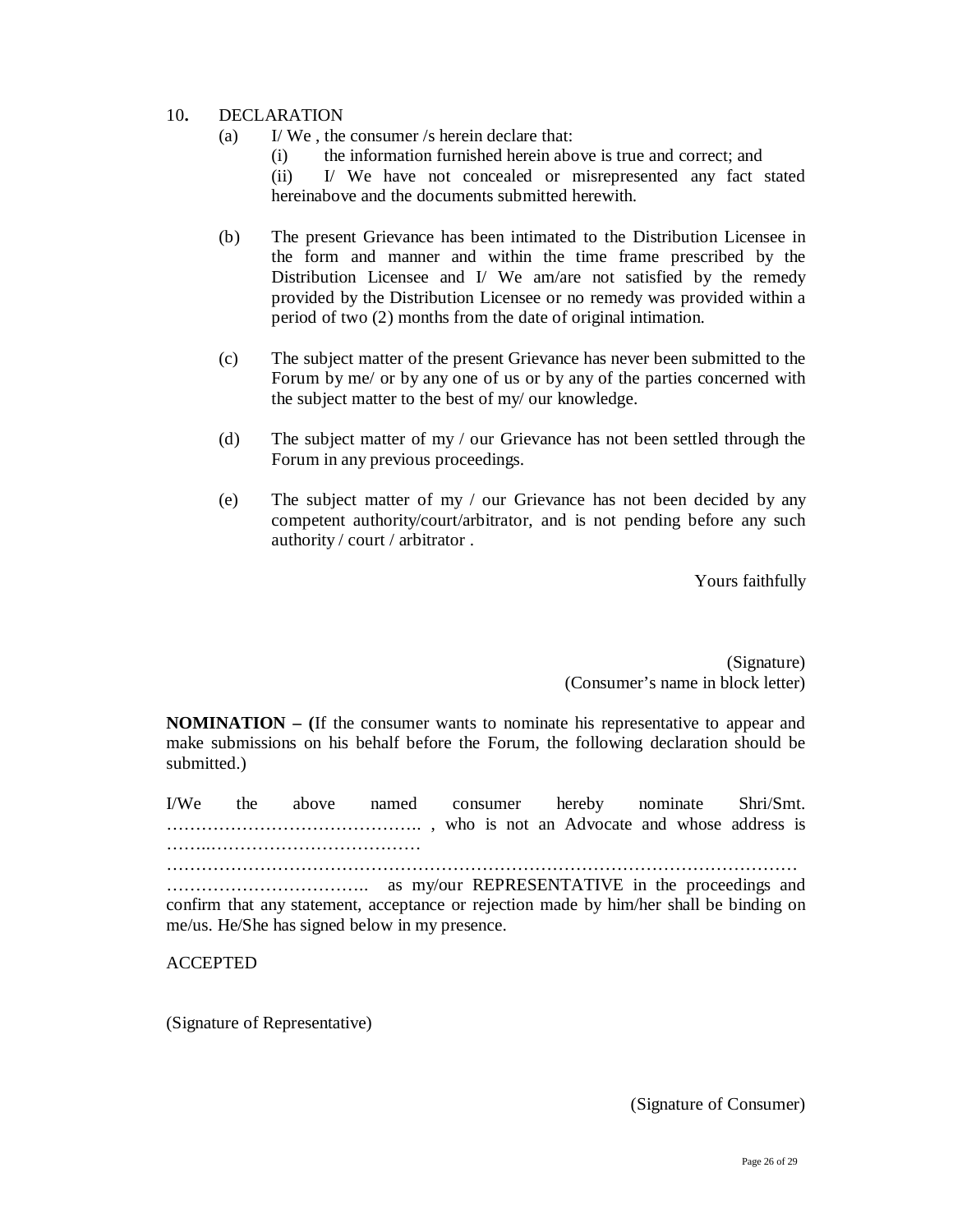#### **Schedule B**

#### **REPRESENTATION BEFORE ELECTRICITY OMBUDSMAN**

No. \_\_\_\_\_of year \_\_\_\_\_\_\_

**Date\_\_\_\_\_\_\_\_\_\_\_\_\_**

**(TO BE FILLED UP BY OFFICE)**

**To The Electricity Ombudsman** (Address)

Dear Sir,

*SUB: please make a mention of the order of the Forum from which a representation to the Electricity Ombudsman is being made*

Details of the Grievance are as under:

| NAME OF THE CONSUMER |  |
|----------------------|--|
|                      |  |

2. FULL ADDRESS OF THE CONSUMER

PIN CODE

PHONE NO.

| <b>FAX NO</b> |  |
|---------------|--|
|---------------|--|

| EMAIL ID |  |
|----------|--|
|----------|--|

- 3. NAME AND FULL ADDRESS OF THE DISTRIBUTION LICENSEE, PIN CODE, PHONE NO. / FAX NO.\_\_\_\_\_\_\_\_\_\_\_\_\_\_\_\_\_\_\_\_\_\_\_\_\_\_\_\_\_\_\_\_\_
- 4. NAME AND FULL ADDRESS OF THE FORUM, PIN CODE, PHONE NO. / FAX NO.
- 5. PARTICULARS OF CONNECTION AND CONSUMER NO. (*Please state nature of connection)*
- 6. DATE OF SUBMISSION OF GRIEVANCE BY THE CONSUMER TO THE FORUM (Please enclose three copies of the Grievance)

 *\_\_\_\_\_\_\_\_\_\_\_\_\_\_\_\_\_\_\_\_\_\_\_\_\_\_\_\_\_\_\_\_\_\_\_\_\_\_\_\_\_\_\_\_\_\_\_\_\_\_\_\_\_\_\_\_\_\_\_*

7. SUBJECT MATTER OF THE REPRESENTATION\_\_\_\_\_\_\_\_\_\_\_\_\_\_\_\_\_\_\_\_\_\_\_\_\_\_\_\_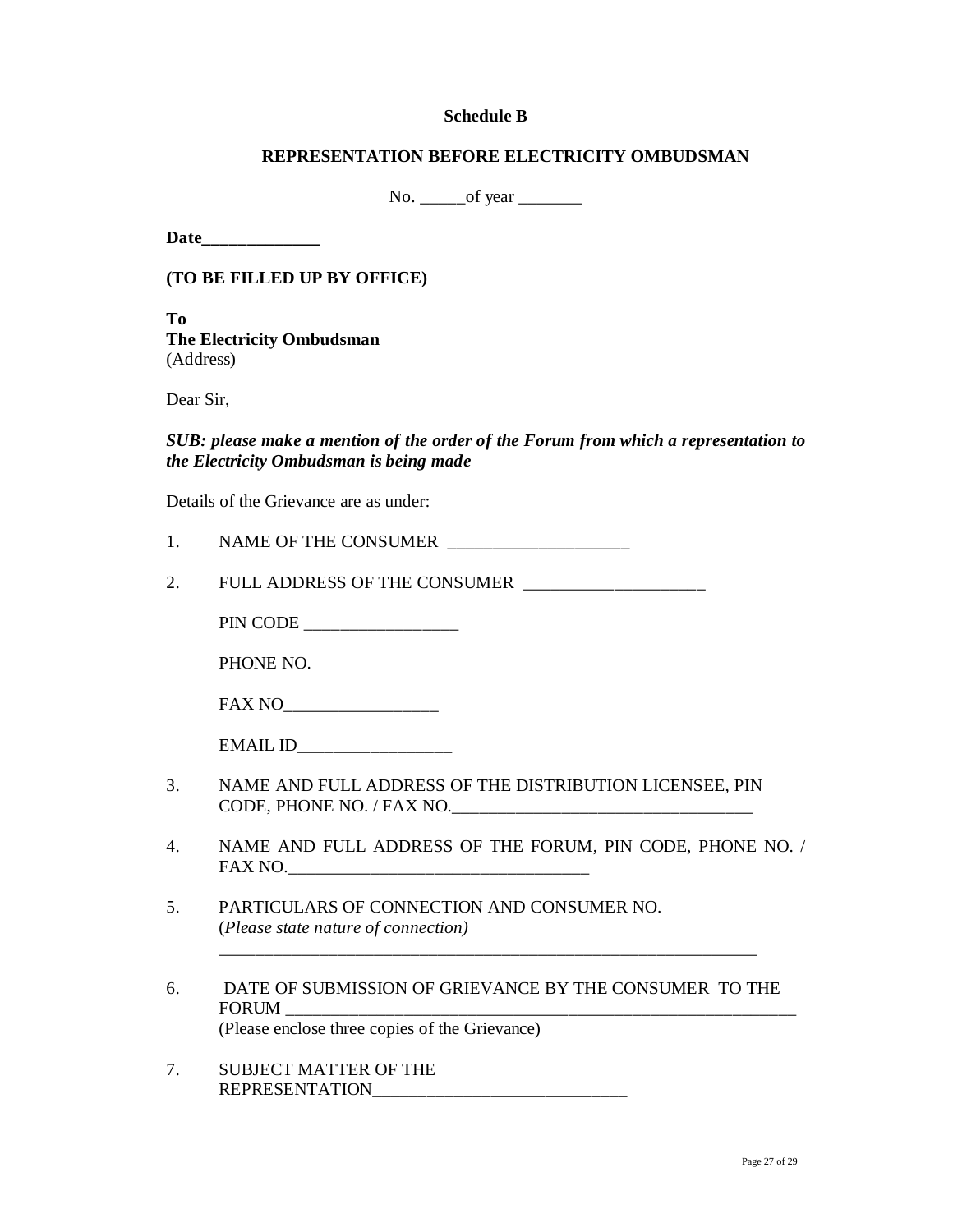# 8. DETAILS OF THE REPRESENTATION, FACTS GIVING RISE TO THE REPRESENTATION

|                   | (If space is not sufficient please enclose separate sheet)                                                                                                                                                                                           |
|-------------------|------------------------------------------------------------------------------------------------------------------------------------------------------------------------------------------------------------------------------------------------------|
| <i>decision</i> ) | Whether the consumer has received the final decision of the Forum?<br>(If yes, please enclose 'three copies' of the Forum's order conveying its final                                                                                                |
|                   | NATURE OF RELIEF SOUGHT FROM THE ELECTRICITY OMBUDSMAN                                                                                                                                                                                               |
| claim)            | (Please enclose 'three copies' of documentary proof, if any, in support of your                                                                                                                                                                      |
| $\rm Rs$          | NATURE AND EXTENT OF MONETARY LOSS, IF ANY, CLAIMED BY<br>THE CONSUMER (IF ANY) BY WAY OF COMPENSATION                                                                                                                                               |
|                   | (Please enclose documentary proof, if any, to show that such loss is actual loss<br>caused as a direct consequence of alleged act, omission or commission of the<br>Distribution Licensee)                                                           |
|                   | <b>LIST OF DOCUMENTS ENCLOSED</b><br>(Please enclose 'three copies' of all the documents which support the facts giving<br>rise to the Representation)                                                                                               |
|                   | <b>DECLARATION</b>                                                                                                                                                                                                                                   |
| (a)               | I/We, the consumer /s herein declare that:                                                                                                                                                                                                           |
|                   | the information furnished herein above is true and correct; and<br>(i)                                                                                                                                                                               |
|                   | I/ We have not concealed or misrepresented any fact stated in<br>(ii)<br>hereinabove and the documents submitted herewith.                                                                                                                           |
| (b)               | The subject matter of my / our representation has never been brought<br>before the Office of the Electricity Ombudsman by me/ or by any one of us<br>or by any of the parties concerned with the subject matter to the best of my/<br>our knowledge. |

(c) The subject matter of my / our representation has not been settled through the Office of the Electricity Ombudsman in any previous proceedings.